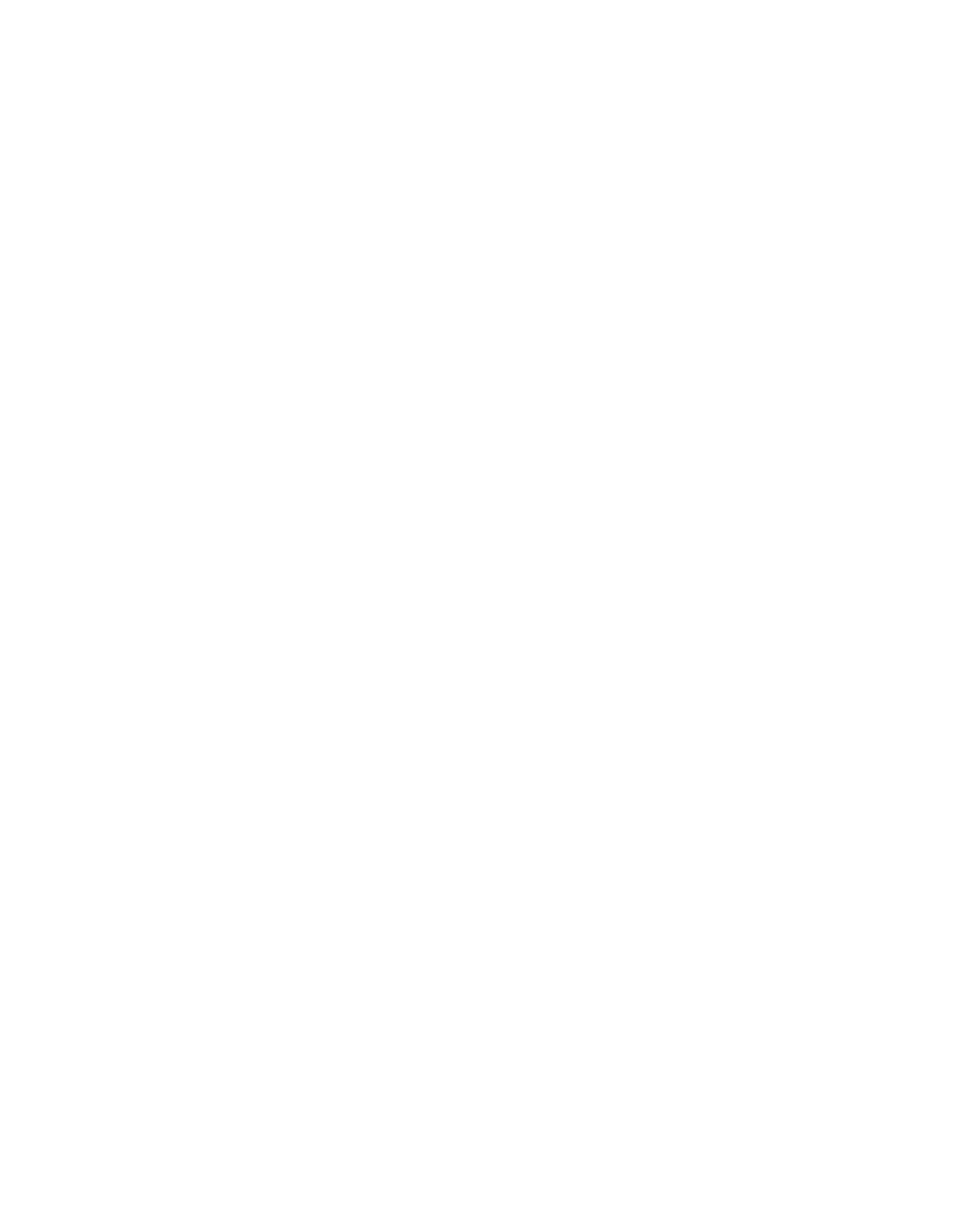#### INFORMATION SYSTEMS WORKING PAPER SERIES

|                 | <b>IS Working Papers</b>       |    |
|-----------------|--------------------------------|----|
| <b>TABLE</b>    | <b>IS Reprints</b>             |    |
| 0f              | <b>IS Books and Monographs</b> | 13 |
| <b>CONTENTS</b> | <b>Other IS Publications</b>   | 15 |
|                 | <b>Ordering Instructions</b>   | 19 |

The **IS Working Paper Series** is a publication of the Information Systems Research Program (ISRP). It provides for the early dissemination of research by the IS faculty, students, and visitors, usually prior to its more formal publication elsewhere. The IS Reprint series includes these more formal publications, many of which supersede the original working papers. To obtain a downloadable index to both series, please visit our website at:

### *http://www.anderson.ucla.edu/documents/areas/fac/isrp/is\_wp\_index.pdf*

Comments and feedback on our working papers are welcome and should be directed to the authors. Because their authors typically revise working papers within months of their issuance, we maintain only the most recent three years of the series for distribution. Most of these are downloadable from our website (see above). For copies of older papers, please contact the authors directly. *See last page for information on ordering hard copies of working papers.*

Publication of the IS Working Paper Series is made possible in part through the generous support of the ISRP by the IS Associates. For further information on the IS Associates, please visit their website at:

*https://isassociates.org/*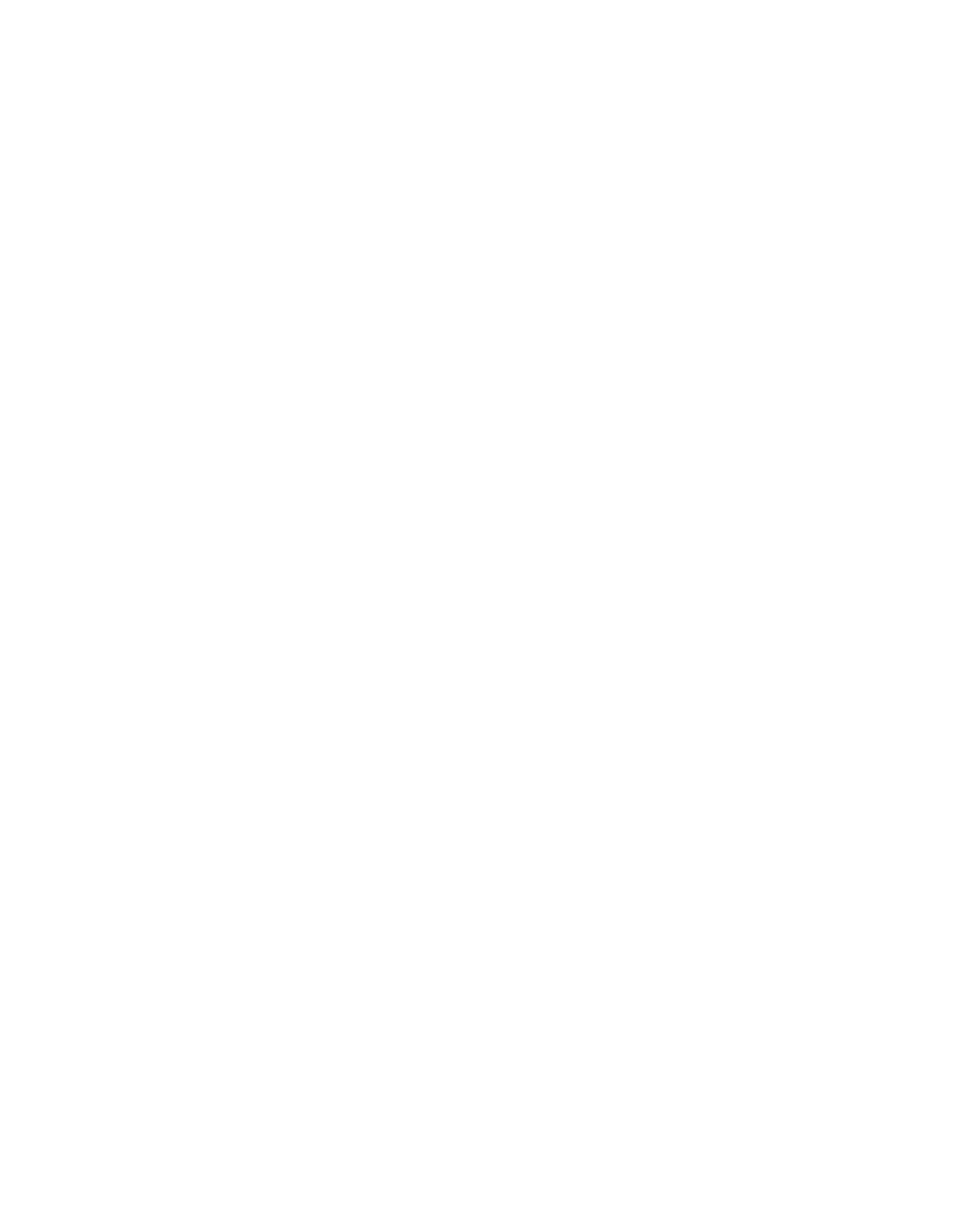#### IS WORKING PAPERS

| Year | WP#            | Author(s)/Title                                                                                                                           |
|------|----------------|-------------------------------------------------------------------------------------------------------------------------------------------|
| 2015 | <b>WP-2-15</b> | <b>E. BURTON SWANSON</b><br>The Rise of Information Systems at the Graduate School of Management, UCLA                                    |
|      | $WP-1-15$      | <b>E. BURTON SWANSON</b><br>Technology as Routine Capability                                                                              |
| 2014 | $WP-1-14$      | <b>E. BURTON SWANSON</b><br>Theorizing Information Systems as Technology: Might It be Fruitful?                                           |
| 2013 | $WP-1-13$      | <b>E. BURTON SWANSON</b><br>A Simple Research Impacts Model with Application to the Field of Information Systems                          |
| 2012 | $WP-2-12$      | <b>E. BURTON SWANSON</b><br>Illuminating Organizing Vision Careers Through Case Studies                                                   |
|      | $WP-1-12$      | <b>RANA TASSABEHJI</b><br>Towards Transformational E-Government: The Role of the Institutional Entrepreneur                               |
| 2011 | $WP-1-11$      | <b>E. BURTON SWANSON</b><br>Who Learns From the New Human-Computer Interaction?                                                           |
| 2010 | <b>WP-2-10</b> | <b>ARNAUD GORGEON, E. BURTON SWANSON</b><br>Web 2.0 According to Wikipedia: Capturing an Organizing Vision                                |
|      | <b>WP-1-10</b> | <b>E. BURTON SWANSON</b><br>Inside the IT Innovation Wave Machine                                                                         |
| 2009 | <b>WP-1-09</b> | YUTAKA YAMAUCHI, E. BURTON SWANSON<br>Local Assimilation of an Enterprise System: Situated Learning at a Distance                         |
| 2008 | <b>WP-1-08</b> | <b>LIOR FINK</b><br>A Configurational Approach to Information Technology Outsourcing                                                      |
| 2007 | <b>WP-2-07</b> | <b>BENNET P. LIENTZ</b><br>On IT Project Selection                                                                                        |
|      | <b>WP-1-07</b> | <b>ARNAUD GORGEON</b><br>From Willow to Oak? Change Agentry Models CIOs Follow During Their Time in Office                                |
| 2006 | <b>WP-2-06</b> | <b>ARNAUD GORGEON</b><br>IT Architecture: Vision to Implementation and Use - The Case of UCLA Anderson School of<br>Management, 1983-2000 |
|      | <b>WP-1-06</b> | E. BURTON SWANSON, ARNAUD GORGEON<br>Assessing the CIO's Application Focus                                                                |
| 2005 | <b>WP-1-05</b> | NEIL C. RAMILLER, E. BURTON SWANSON, PING WANG                                                                                            |

*Research Directions, Knowledge Markets, and Institutional Embeddedness*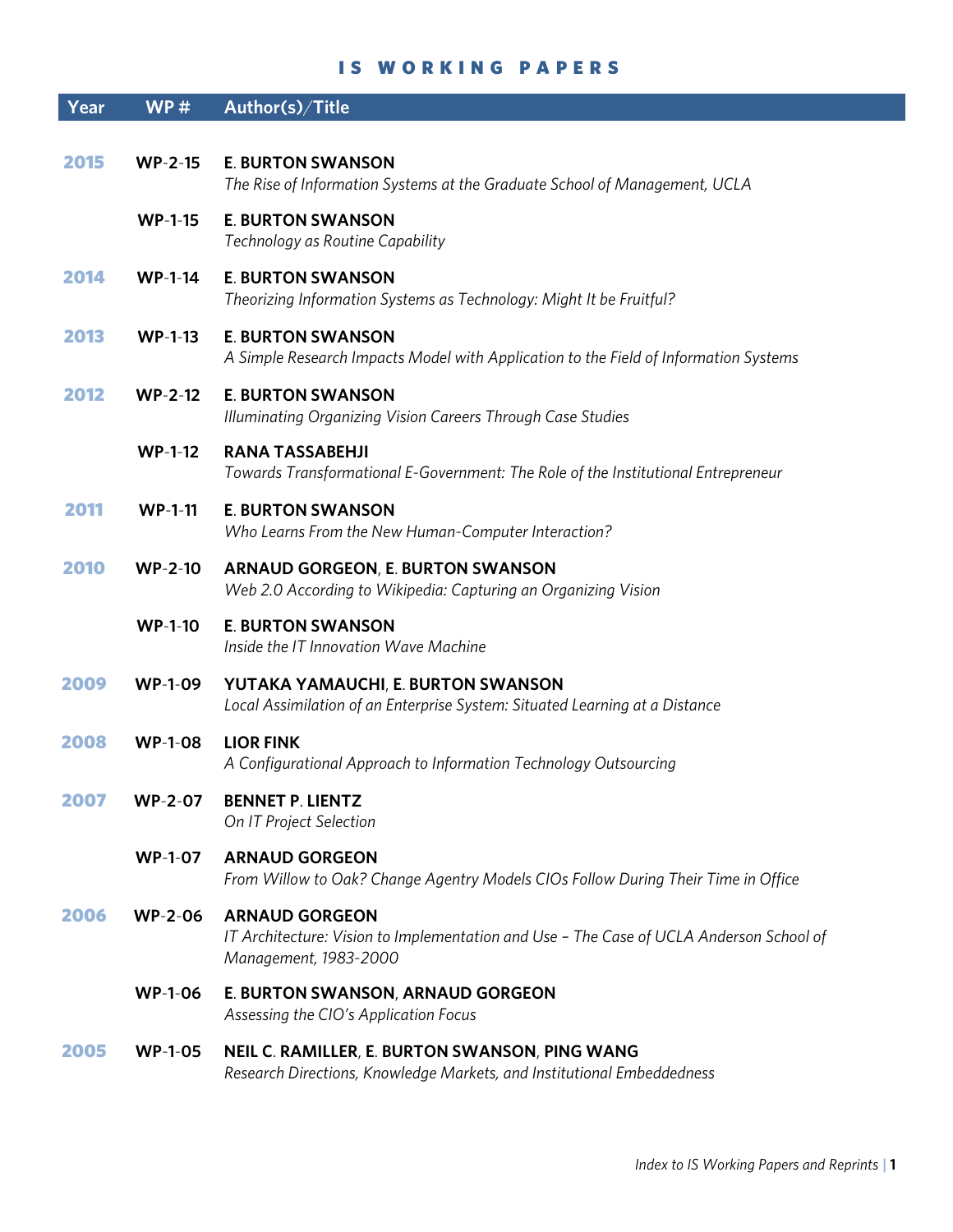| 2003 | <b>WP-2-03</b> | <b>NEIL C. RAMILLER, E. BURTON SWANSON</b><br>Whether, When, and How to Innovate with Information Technology: What Do Empirical Studies Tell<br>Us              |
|------|----------------|-----------------------------------------------------------------------------------------------------------------------------------------------------------------|
|      | <b>WP-1-03</b> | E. BURTON SWANSON, PING WANG<br>Knowing Why and How to Innovate with Packaged Business Software                                                                 |
| 2002 | <b>WP-3-02</b> | DAVID R. FIRTH, E. BURTON SWANSON<br>IT Research and Analysis Services: Surveying their Use and Usefulness                                                      |
|      | <b>WP-2-02</b> | <b>PING WANG</b><br>What Drives the Waves in Information Technology? IT Discourse from the Organizing Vision<br>Perspective                                     |
|      | <b>WP-1-02</b> | YUTAKA YAMAUCHI, JEAN-FRANCOIS COGET<br>Untangling the Social Impact of the Internet: A Large-Scale Survey                                                      |
| 2001 | <b>WP-2-01</b> | <b>DAVID R. FIRTH</b><br>Emergent Online Communities: The Structuring of Communicative Practices Over the Internet                                              |
|      | <b>WP-1-01</b> | DAVID R. FIRTH, E. BURTON SWANSON<br>Customer Relationship Management: A Diffusion Snapshot                                                                     |
| 2000 | <b>WP-3-00</b> | <b>E. BURTON SWANSON</b><br>Innovating with Packaged Business Software in the 1990s                                                                             |
|      | <b>WP-2-00</b> | E. BURTON SWANSON, CARLOS ZOZAYA-GOROSTIZA<br>Framing the System Replacement Decision: A Library Illustration                                                   |
|      | <b>WP-1-00</b> | <b>E. BURTON SWANSON</b><br>Information Systems as Buzz                                                                                                         |
| 1999 | <b>WP-3-99</b> | <b>ENRIQUE DANS</b><br>Internet Newspapers: Are Some More Equal than Others?                                                                                    |
|      | <b>WP-2-99</b> | <b>SABINE GABRIELE HIRT, E. BURTON SWANSON</b><br>Maintaining ERP: Rethinking Relational Foundations                                                            |
|      | <b>WP-1-99</b> | <b>MARIKO KISHI</b><br>Perceptions and Use of Media by Managers in Japanese Companies                                                                           |
| 1998 | <b>WP-2-98</b> | <b>MAKOTO NAKAYAMA</b><br>Use of EDI and Firm Bargaining Power Shift in Grocery Marketing Channels: An Exploratory Study                                        |
|      | <b>WP-1-98</b> | <b>E. BURTON SWANSON</b><br>Framing the System Replacement Decision                                                                                             |
| 1997 | <b>WP-4-97</b> | <b>SABINE GABRIELE HIRT</b><br>Dynamics of Media Choice Behavior in Transnational Organizations: A Case Study                                                   |
|      | <b>WP-3-97</b> | VICTORIA L. MITCHELL, ROBERT W. ZMUD<br>Planning and Performance: A Comparison of the Direct Effects of Synoptic and Adaptive Planning for<br>IT-Enabled Change |
|      | <b>WP-2-97</b> | <b>NEIL C. RAMILLER</b><br>'Organizing Visions' for Information Technology: Exploring Their Reception Among I.S. Executives                                     |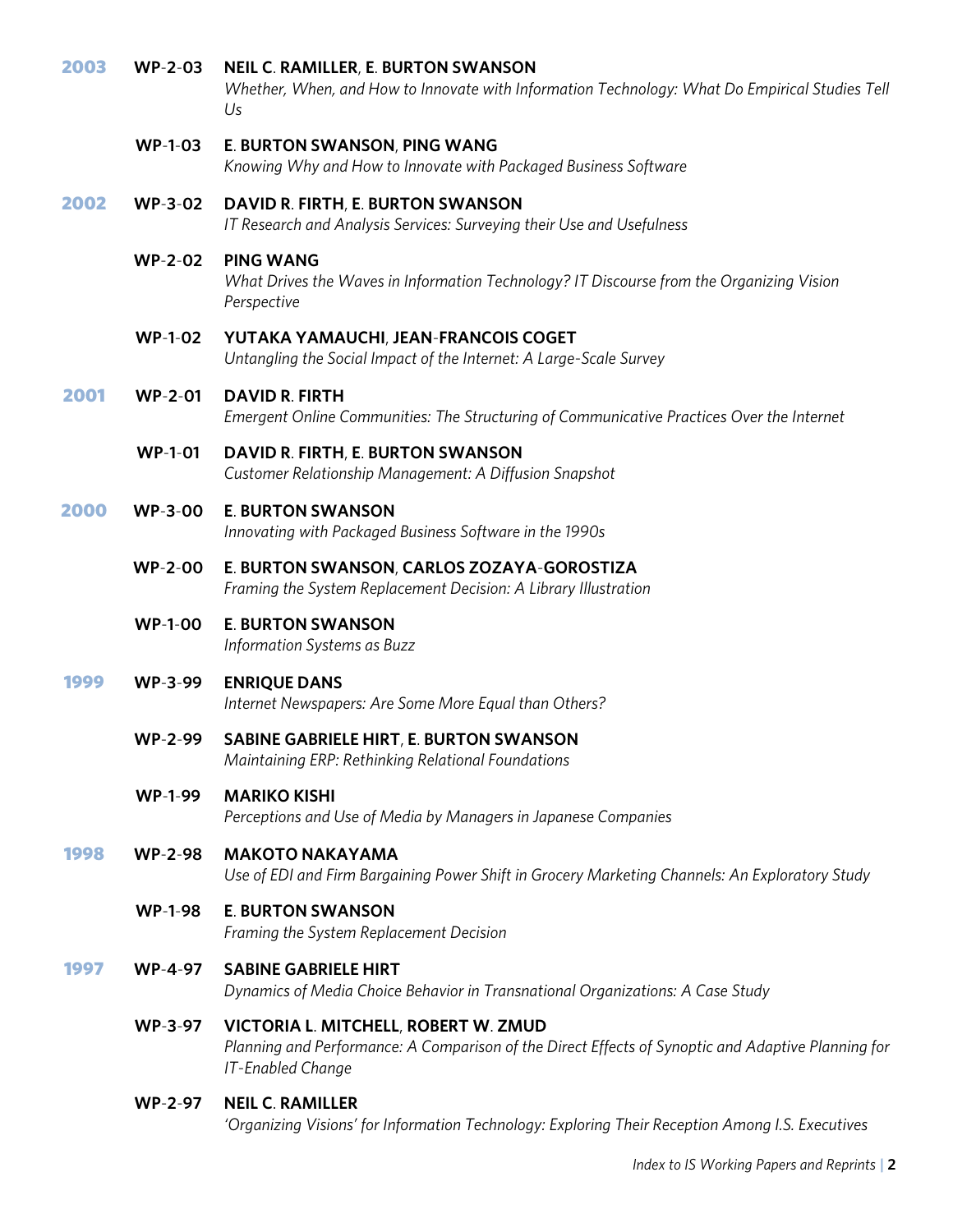#### **WP**-**1**-**97 NEIL C**. **RAMILLER**

*Making Sense of the 'Grand Ideas' for Innovation in Information Systems: An Exploration of Critical Positions and Their Formative Contexts*

#### 1996 **WP**-**3**-**96 NEIL C**. **RAMILLER**

*Airline Magazine Syndrome: A Corporate Parable and Its Lessons for Executives*

#### **WP**-**2**-**96 VICTORIA L**. **MITCHELL**, **ROBERT W**. **ZMUD**

*Coordinating Change: The Effects of Strategy Coupling on Process Redesign*

#### **WP**-**1**-**96 THOMAS JOSEPH**, **E**. **BURTON SWANSON**

*The Package Alternative in System Replacement: Evidence for Innovation Convergence*

#### 1995 **WP**-**10**-**95 ELAZAR C**. **HAREL**, **GREGORY L**. **PARTIPILO**

*Post Audit Automation: Reengineering Beyond the Illusion of Control*

#### **WP**-**9**-**95 E**. **BURTON SWANSON**

*System Maintenance and Expected Life*

#### **WP**-**8**-**95 E**. **BURTON SWANSON**

*Findings from an Information Systems Census*

#### **WP**-**7**-**95 E**. **BURTON SWANSON**

*The New Organizational Knowledge and Its Systems Foundations*

#### **WP**-**6**-**95 ROBERT L**. **GLASS**, **IRIS VESSEY**

*Toward Taxonomies of Application Domains: Contemporary Candidates*

#### **WP**-**5**-**95 MARY YORK CHRIST**, **IRIS VESSEY**

*The Effect of Presentation Format and Experience on Analytical Review Judgments in a Gong*-*Concern Context*

## **WP**-**4**-**95 TERESA M**. **SHAFT**, **IRIS VESSEY** *Computer Program Comprehension Processes: The Effect of Application Domain Knowledge*

 **WP**-**3**-**95 TERESA M**. **SHAFT**, **IRIS VESSEY** *The Relevance of Application Domain Knowledge: The Case of Computer Program Comprehension*

#### **WP**-**2**-**95 THOMAS JOSEPH**

*An Experimental Comparison of Direct Manipulation and Restricted Natural Language Data Base Query Interfaces*

# **WP**-**1**-**95 JASON L**. **FRAND**, **H**. **ALVIN NG**, **JEFF PETERMAN**

*Hughes Space and Communications Scheduling in an Integrated Factory*

## 1993 **WP**-**9**-**93 BRIAN PENTLAND**

*Information Systems and Organizational Learning: The Social Epistemology of Organizational Knowledge Systems*

### **WP**-**8**-**93 OLAF WESTHEIDER**

*Stock Return Predictability: A Neural Network Approach*

# **WP**-**7**-**93 E**. **BURTON SWANSON**, **NEIL C**. **RAMILLER**

*The Organizing Vision in Information Systems Innovation*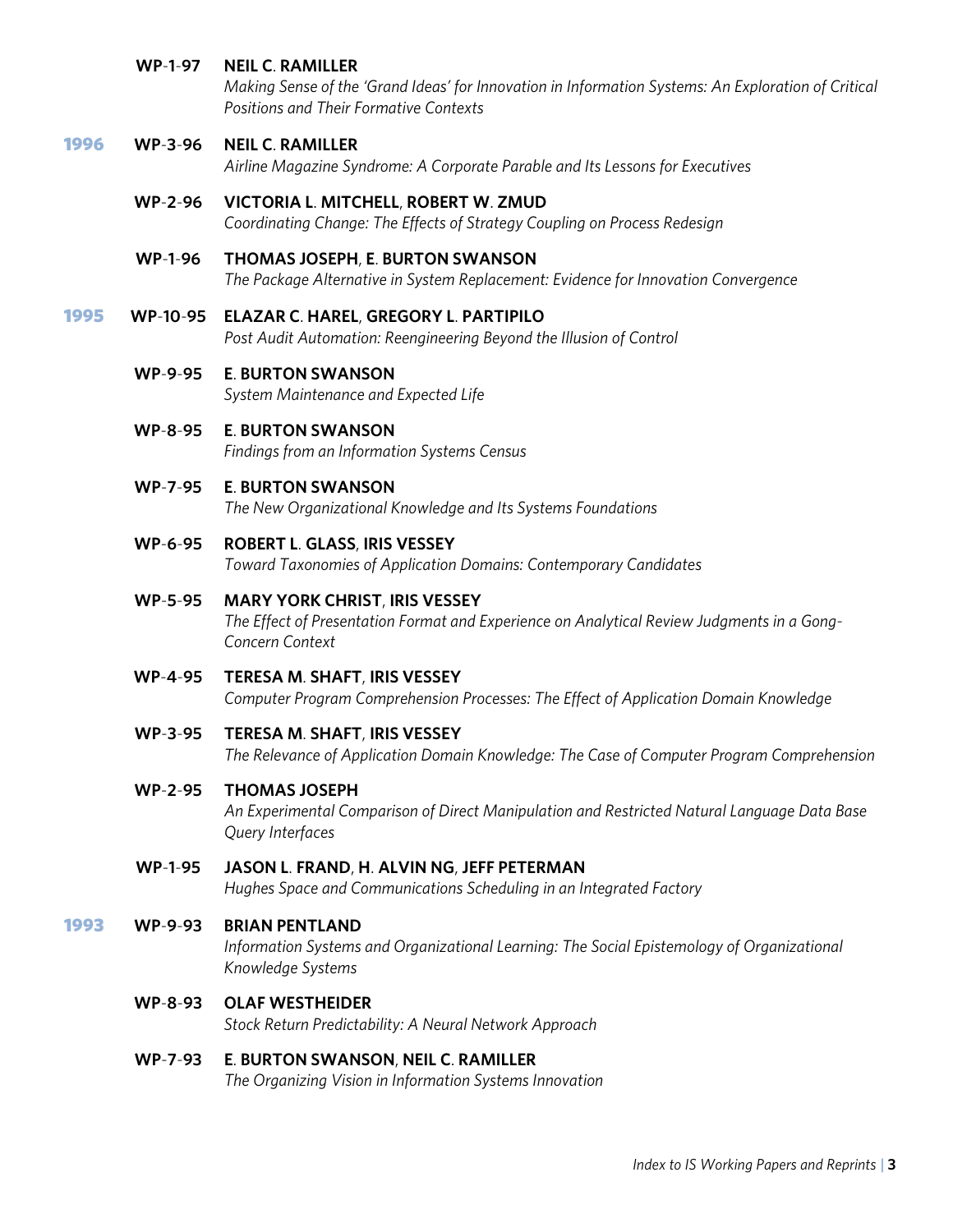#### **WP**-**6**-**93 NEIL C**. **RAMILLER**

*Technological Turbulence and Client Conduct: Examining Two Contemporary Challenges to Software Process Change*

#### **WP**-**5**-**93 AHMED SHABANA**

*Information Systems Architecture Representation Under Dynamic Conditions: An Evaluation of Three Theoretical Perspectives*

#### **WP**-**4**-**93 E**. **BURTON SWANSON**

*Information Systems Maintainability: Can It and Should It Reduce the Maintenance Efforts?*

#### **WP**-**3**-**93 BRIAN T**. **PENTLAND**

*Grammatical Models of Organized Processes*

#### **WP**-**2**-**93 BRIAN T**. **PENTLAND**

*"Read Me What It Says on Your Screen...": The Interpretative Problem in Technical Service Work*

#### **WP**-**1**-**93 E**. **BURTON SWANSON**, **NEIL C**. **RAMILLER**

*Information Systems Research Thematic: Submissions to A New Journal, 1987*-*1992*

#### 1992 **WP**-**5**-**92 MARY J**. **CULNAN**, **E**. **BURTON SWANSON**

*M.I.S. Research in the 1980's: Shifting Points of Work and Reference*

#### **WP**-**4**-**92 MARK S**. **SILVER**

*How Computer*-*Based Support Systems Affect Decision*-*Making Behavior: A Research Program*

#### **WP**-**3**-**92 LYNE BOUCHARD**

*Influential Communication in Network vs. Critical Mass Theories: The Example of Electronic Data Interchange* 

#### **WP**-**2**-**92 M**. **LYNNE MARKUS**, **CHRISTINA SOH**

*Banking on Information Technology: Converting IT Spending Into Firm Performance*

#### **WP**-**1**-**92 M**. **LYNNE MARKUS**

*Electronical Mail as the Medium of Managerial Choice*

#### 1991 **WP**-**9**-**91 BENNET P**. **LIENTZ**, **KATHRYN P**. **REA**

*The Impact of Electronic Data Interchange (EDI) on Information Systems*

#### **WP**-**8**-**91 BENNET P**. **LIENTZ**

*Toward a System Architecture For Combined Technical and Business Computing Environments*

#### **WP**-**7**-**91 BENNET P**. **LIENTZ**, **KATHRYN P**. **REA**

*Assessment of and Trends In Electronic Data Interchange (EDI) Use*

#### **WP**-**6**-**91 SIDNE WARD**

*The Effects of the Confirmation Bias on Users of a Decision Support System for a Lease or Buy Decision*

#### **WP**-**5**-**91 NEIL C**. **RAMILLER**

*Perceived Compatibility of an Information Technology Innovation Among Secondary Adopters*

# **WP**-**4**-**91 NEIL C**. **RAMILLER**

*Case Technology: Some Perceptions Among IS Professionals*

#### **WP**-**3**-**91 SOON**-**YOUNG HUH**

*An Object*-*Oriented Model Management Framework for Decision Support Systems*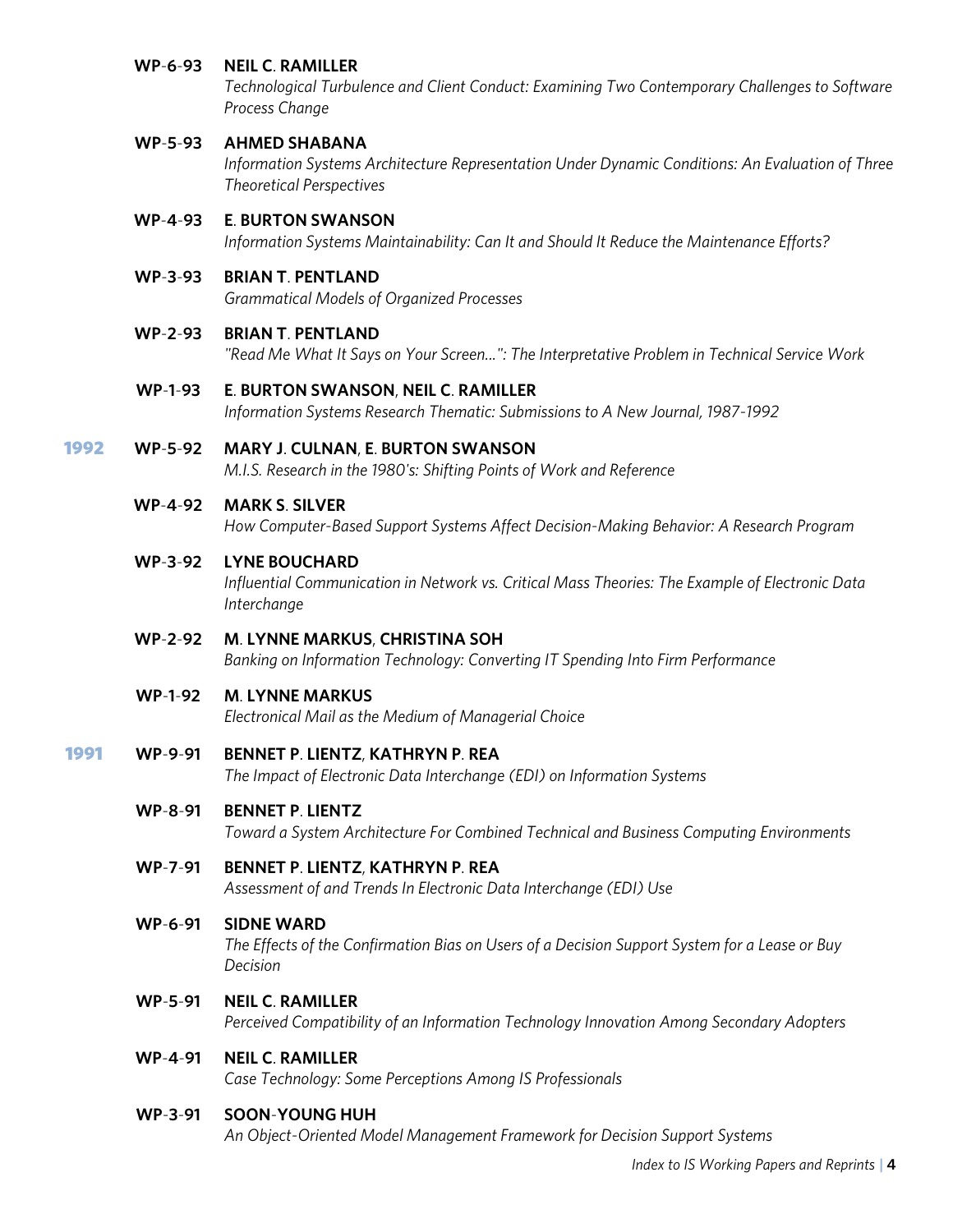#### **WP**-**2**-**91 E**. **BURTON SWANSON**

*One Hundred and One References for Information Systems Research*

#### **WP**-**1**-**91 E**. **BURTON SWANSON**, **ROBERT W**. **ZMUD**

*Organizational Decision Support in Unstable Environments* [Superseded by Reprint R-4-91]

#### 1990 **WP**-**7**-**90 E**. **BURTON SWANSON**

*Three Steps Toward Information Systems Health*

#### **WP**-**6**-**90 JASON L**. **FRAND**, **ROBERT BELLANTI**, **BETH RIDDLE**, **LESLIE N**. **RAY** *Information Needs Assessment of Faculty, Ph.D., and MBA Students at the Anderson Graduate School of Management*

#### **WP**-**5**-**90 MARY K**. **LEE**, **E**. **BURTON SWANSON**

*The Implementation of Information Centers: Correlates of Success*

#### **WP**-**4**-**90 MARY K**. **LEE**, **E**. **BURTON SWANSON**

*The Diffusion of Information Centers: Patterns of Innovation Adoption in Professional Subunits* [Superseded by Reprint R-2-92]

#### **WP**-**3**-**90 M**. **LYNNE MARKUS**

*Asynchronous Tools in Small Face*-*to*-*Face Groups* [Supersedes Working Paper WP-3-89]

#### **WP**-**2**-**90 M**. **LYNNE MARKUS**, **JANIS FORMAN**

*A Social Analysis of Group Technology Use*

#### **WP**-**1**-**90 MARK S**. **SILVER**

*Decisional Guidance for Computer Based Decision Support*

#### 1989 **WP**-**6**-**89 ANTONIO KOVACEVIC**, **NICOLAS MAJLUF**, **GONZALO CORTAZAR**

*Strategic Impact of Information Technologies: A Review of the Literature and a Categorization of Methodologies*

#### **WP**-**5**-**89 CLAY SPROWLS**

*Guide in an EIS Course: An Example of Hypertext in the Classroom*

#### **WP**-**4**-**89 M**. **LYNNE MARKUS**

*Electronic Mail as the Medium of Managerial Choice*

#### **WP**-**3**-**89 M**. **LYNNE MARKUS**

*Asynchronous Tools in Face*-*to*-*Face Groups* [Superseded by Working Paper WP-3-90]

#### **WP**-**2**-**89 MARK S**. **SILVER**

*Decision Support Systems: Directed and Nondirected Change* [Superseded by Reprint R-3-90]

# **WP**-**1**-**89 MARTIN GREENBERGER**

*Computer One: First Workstation in the Oval Office*

#### 1988 **WP**-**12**-**88 E**. **BURTON SWANSON**

*Innovation Among Information Systems Organizations*

#### **WP**-**11**-**88 M**. **LYNNE MARKUS**

*A Provisional Typology of Information System Implementation Situations*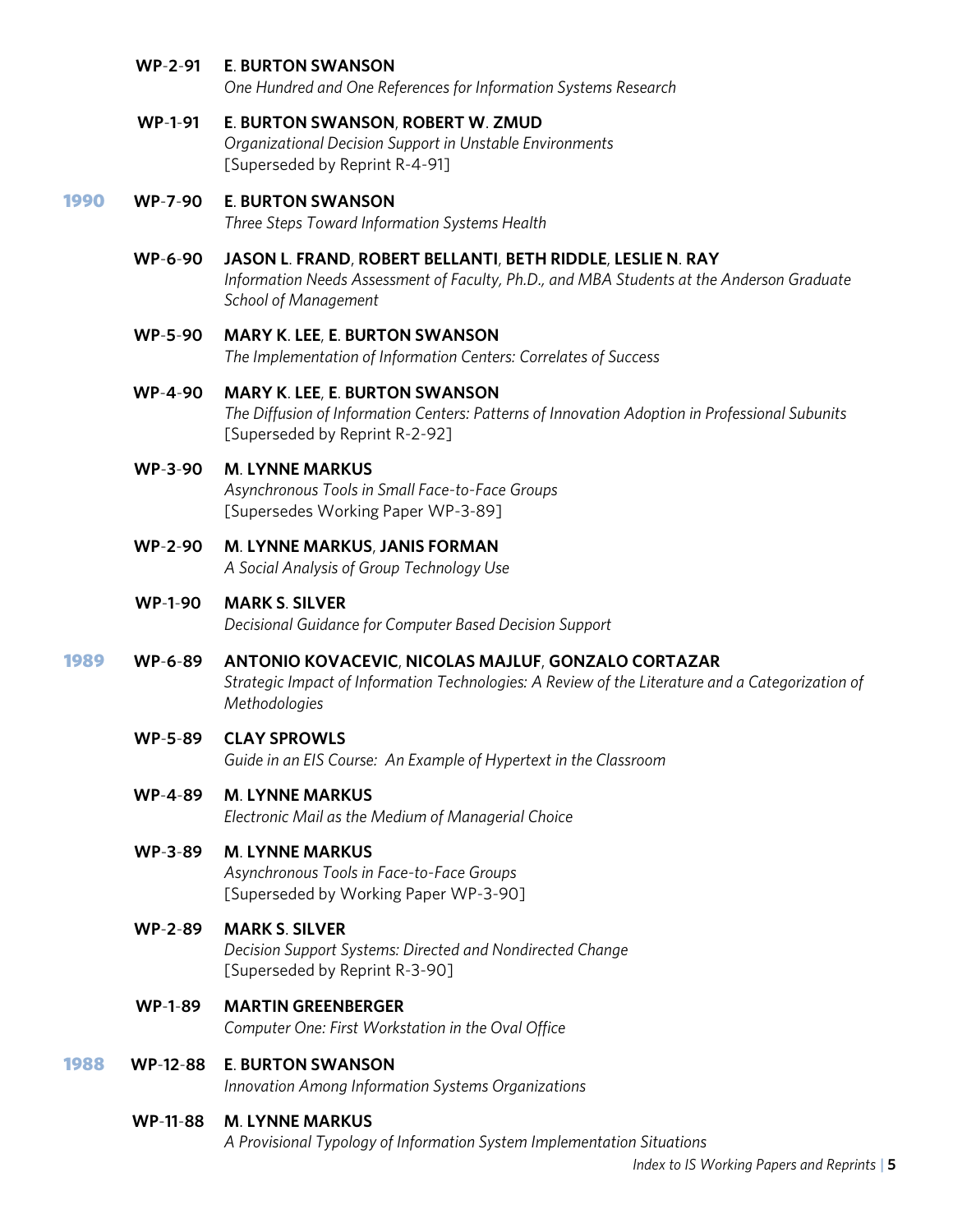#### **WP**-**10**-**88 CLAY SPROWLS**

*An Expert System Tutorial for Managers Part II: Backward Chaining Rules and Uncertain Inference*

#### **WP**-**9**-**88 CLAY SPROWLS**

*An Expert System Tutorial for Managers Part I: Introduction with Forward Chaining Rules*

#### **WP**-**8**-**88 MARTIN GREENBERGER**

*Health Telecommunications Addressing the Medical Needs of the Older Person*

#### **WP**-**7**-**88 CLAY SPROWLS**

*Toward a Near Paperless Classroom*

#### **WP**-**6**-**88 CLAY SPROWLS**

*On Combining Systems Analysis and Database in One Course*

#### **WP**-**5**-**88 HYUNGMIN MICHAEL CHUNG**

*A Comparative Simulation of Expert Decisions: An Empirical Study*

#### **WP**-**4**-**88 MARK S**. **SILVER**

*On the Restrictiveness of Decision Support Systems* [Superseded by Reprint R-4-88]

#### **WP**-**3**-**88 E**. **BURTON SWANSON**, **CYNTHIA M**. **BEATH**

*Reconstructing the Systems Development Organization* [Superseded by Reprint R-1-89]

#### **WP**-**2**-**88 SHU**-**CHU HSIEH**

*An Integrated Model of the Adoption of Technical and Administrative Innovations for Information Management* 

#### **WP**-**1**-**88 MARK S**. **SILVER**

*User Perceptions of DSS Restrictiveness: An Experiment* [Superseded by Reprint R-6-88]

#### 1987 **WP**-**9**-**87 M**. **LYNNE MARKUS**

*Toward a "Critical Mass" Theory of Interactive Media: Universal Access, Interdependence and Diffusion* [Superseded by Reprint R-8-87]

#### **WP**-**8**-**87 WALTER S**. **BAER**, **MARTIN GREENBERGER**

*Consumer Electronic Publishing in the Competitive Environment* [Superseded by Reprint R-7-87]

#### **WP**-**7**-**87 GORDON WONG**, **CLAY SPROWLS**

*On Integrating Functional Decomposition and Data Structured Approaches to Systems Analysis: Using Excelerator in the Advanced Development Lab*

#### **WP**-**6**-**87 MARK S**. **SILVER**

*Descriptive Analysis for Decision Support* [Superseded by Reprint R-7-88]

#### **WP**-**5**-**87 M**. **LYNNE MARKUS**, **DANIEL ROBEY**

*Information Technology and Organizational Change: Casual Structure in Theory and Research* [Superseded by Reprint R-5-88]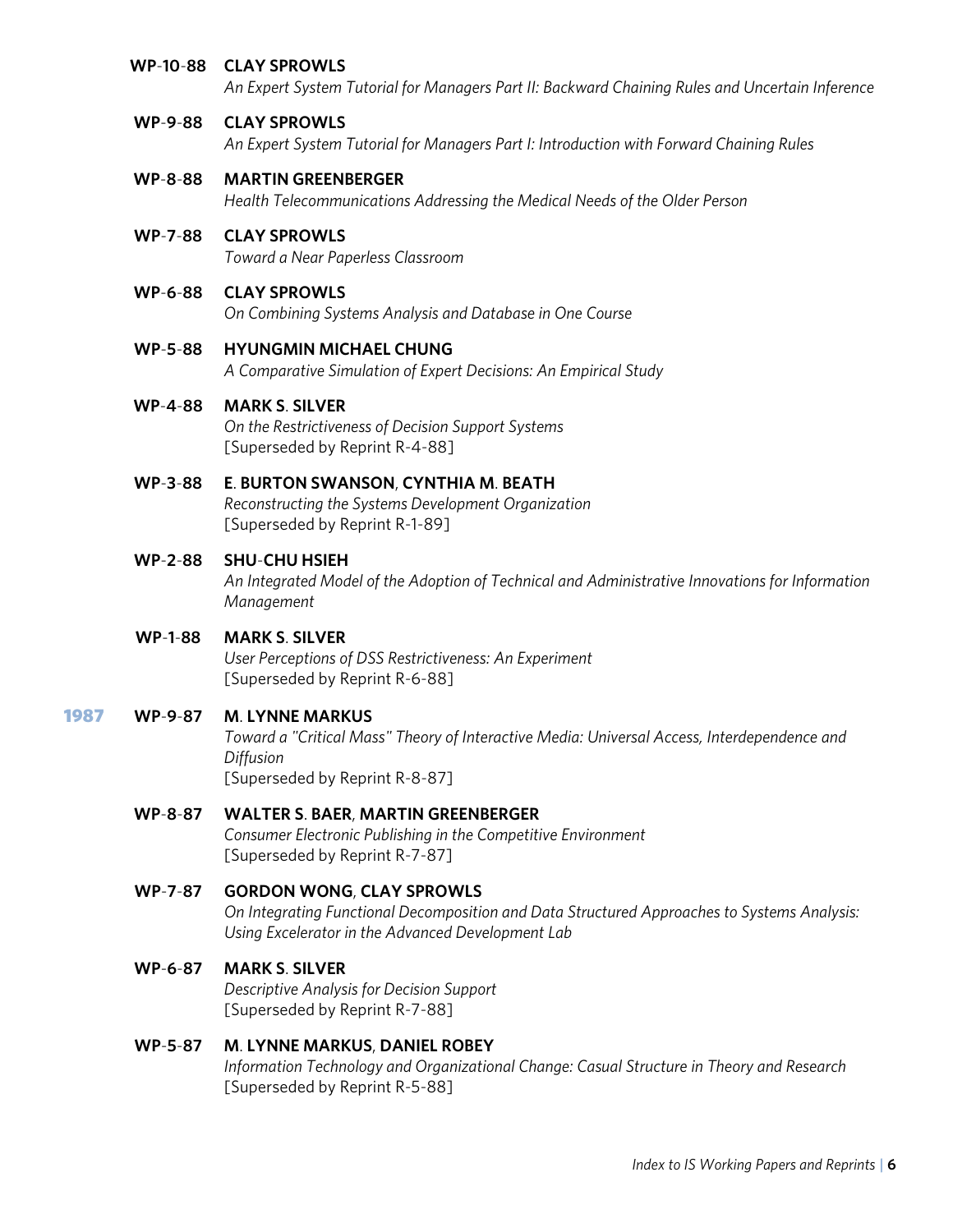#### **WP**-**4**-**87 M**. **LYNNE MARKUS**, **NIELS BJØRN**-**ANDERSEN**

*Power Over Users: Its Exercise By Systems Professionals* [Superseded by Reprint R-1-87]

#### **WP**-**3**-**87 JASON L**. **FRAND**

*Introduction of a Micro*-*Software Standard for Curriculum Development and Instruction at the UCLA Graduate School of Management: A Case Study*

#### **WP**-**2**-**87 M**. **LYNNE MARKUS**, **DANIEL ROBEY**

*Information Technology and Organizational Change: Conceptions of Casualty in Theory and Research* [Superseded by Reprint R-5-88]

#### **WP**-**1**-**87 MARY K**. **LEE**

*Information Centers: Issues and Trends*

#### 1986 **WP**-**13**-**86 BRYAN C**. **HSIAO**, **BENNET P**. **LIENTZ**

*Qualitative Information Systems: Systems for the Non*-*Structured Decision Problems*

#### **WP**-**12**-**86 MARY J**. **CULNAN**, **M**. **LYNNE MARKUS**

*Information Technologies: Electronic Media and Intraorganizational Communication* [Superseded by Reprint R-3-87]

#### **WP**-**11**-**86 M**. **LYNNE MARKUS**

*Chargeback as an Implementation Tactic for Office Communication Systems* [Superseded by Reprint R-2-87]

#### **WP**-**10**-**86 E**. **BURTON SWANSON**, **CYNTHIA M**. **BEATH**

*The Demographics of Software Maintenance Management* [Superseded by Reprint R-5-86]

### **WP**-**9**-**86 GORDON K**. **WONG**

*An Empirical Study of Small Business Firms Assimilating Computer Technology*

#### **WP**-**8**-**86 CLAY SPROWLS**

*The Advanced Development Center: A First Year Progress Report*

#### **WP**-**7**-**86 E**. **BURTON SWANSON**

*Information Systems in Organization Theory: A Review* [Superseded by Reprint R-6-87]

#### **WP**-**6**-**86 JASON L**. **FRAND**, **TERANCE J**. **WOLFE**

*A Framework for the Study of the Computerization of Business Schools*

#### **WP**-**5**-**86 M**. **LYNNE MARKUS**, **DANIEL ROBEY**

*Computers and Causality: Information Systems and Organizations* [Superseded by Reprint R-5-88]

#### **WP**-**4**-**86 REBECCA CHUNG**-**FERN WU**

*The Impact of Information System Quality Assurance Audits on Software Maintenance*

# **WP**-**3**-**86 E**. **BURTON SWANSON**, **CYNTHIA M**. **BEATH**

*The Division of Labor in Software Development and Maintenance*  [Superseded by Reprint R-4-90]

#### **WP**-**2**-**86 YINGNAN PHILIP LI**

*On Data Modeling Through Logic*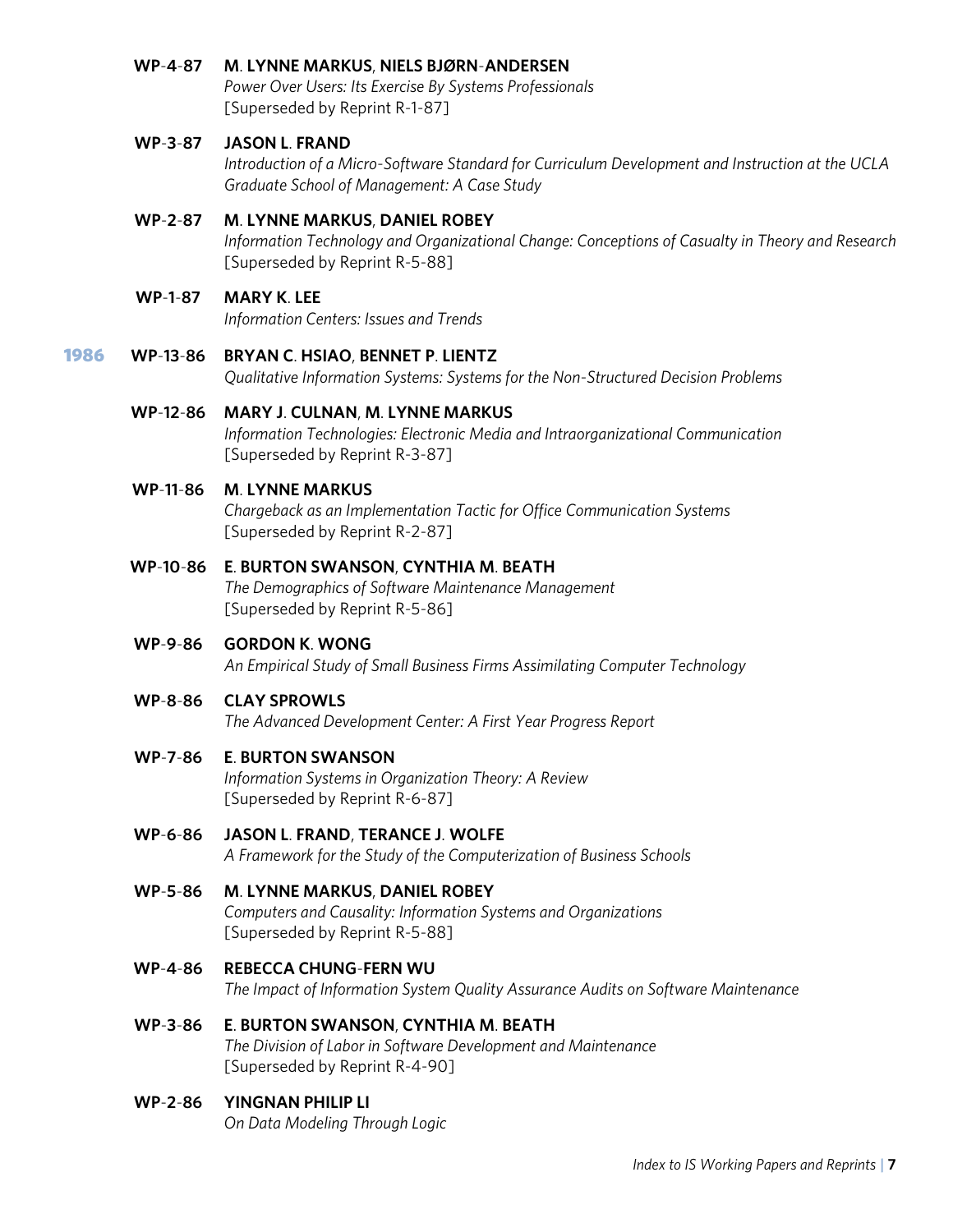#### **WP**-**1**-**86 MARY J**. **CULNAN**, **E**. **BURTON SWANSON**

*Research in Management Information Systems, 1980*-*1984: Points of Work and Reference* [Superseded by Reprint R-4-86]

#### 1985 **WP**-**7**-**85 E**.**R**. **MCLEAN**, **STUART SINCLAIR**

*Information Systems and Competitive Strategy: The Why and How*

## **WP**-**6**-**85 E**. **BURTON SWANSON**

*Information Systems: Necessary Foundations* [Superseded by Reprint R-5-87]

#### **WP**-**5**-**85 E**.**R**. **MCLEAN**

*The Current State of Strategic Planning for Information Systems*

#### **WP**-**4**-**85 BRIAN HSIAO**

*A Fuzzy Set View of Semantic Information*

#### **WP**-**3**-**85 GAIL SALAWAY**

*An Organizational Learning Approach to Information Systems Development*

#### **WP**-**2**-**85 E**. **BURTON SWANSON**, **REBECCA CHUNG**-**FERN WU**, **THOMAS GOSNELL** *Software Maintenance References*

 **WP**-**1**-**85 N/A**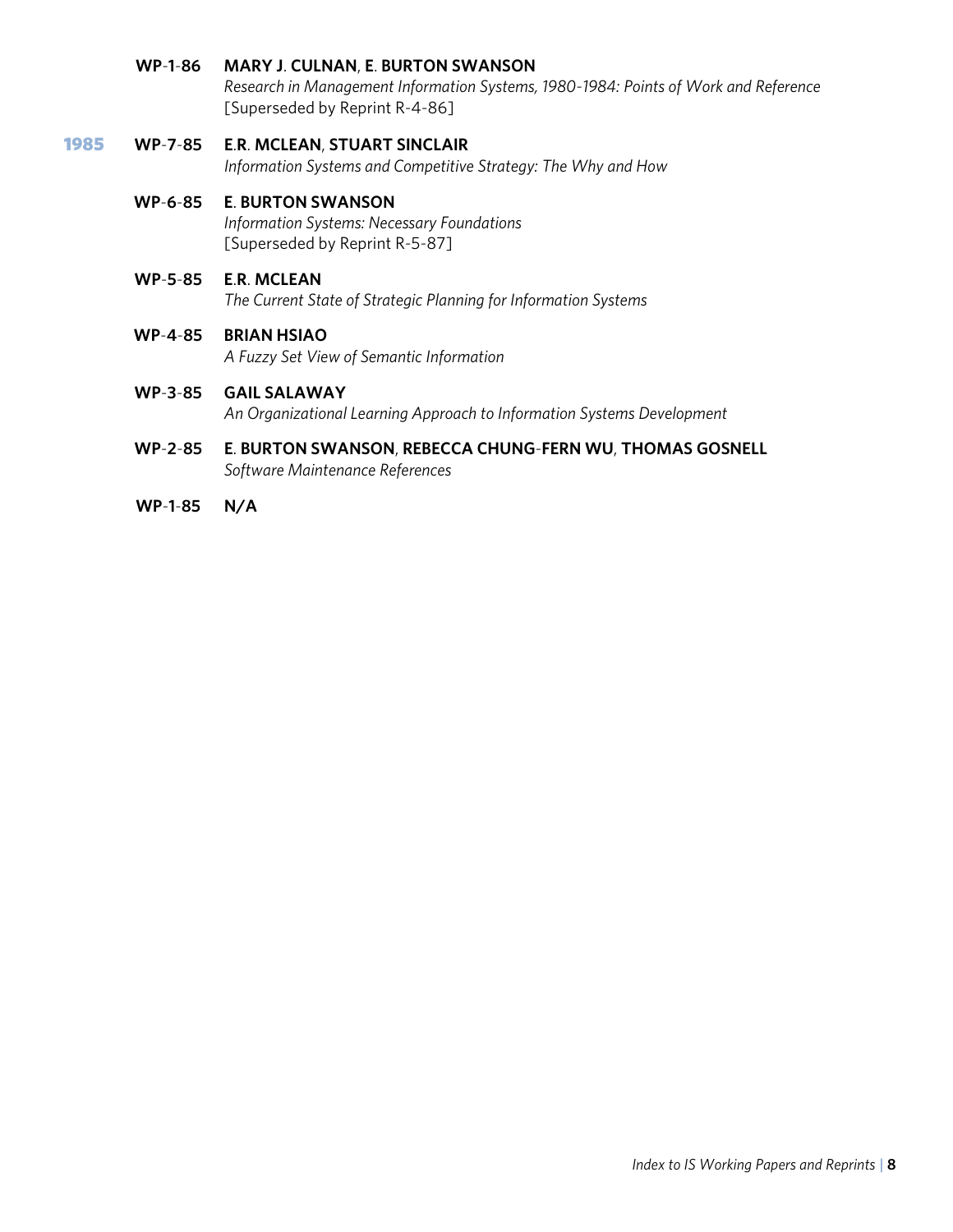#### IS REPRINTS

# **Year Reprint # Author(s)**/**Title**

| 1997 | R-5-97       | Swanson, E.B., "Toward Information Systems Health," in Ruohonen, M. (Ed.), Visioiva<br>Valmentaja Verkostoissa, Turku School of Economics and Business Administration, Finland,<br>1997, 107-115.                                                                                                                          |
|------|--------------|----------------------------------------------------------------------------------------------------------------------------------------------------------------------------------------------------------------------------------------------------------------------------------------------------------------------------|
|      | $R - 4 - 97$ | Swanson, E.B., "Maintaining IS Quality," Information and Software Technology, 39, 1997, 845-<br>850.                                                                                                                                                                                                                       |
|      | $R - 3 - 97$ | Swanson, E.B., and Ramiller, N.C., "The Organizing Vision in Information Systems Innovation,"<br>Organization Science, 8, 5, 1997, 458-474.                                                                                                                                                                                |
|      | $R - 2 - 97$ | Joseph, T., and Swanson, E.B., "The Package Alternative in System Replacement: Evidence for<br>Innovation Convergence," in Larsen, T.O., and McGuire, E. (Eds.), Information Systems<br>Innovation and Diffusion: Issues and Directions, Idea Group Publishing, 1997, 375-389.                                             |
|      | $R-1-97$     | Ramiller, Neil C., and Swanson, E. Burton, "IT Sensemaking and Internal Partnering: Field Notes<br>on Barriers," Proceedings of the IFIP TC8 WG8.6 International Working Conference on Diffusion,<br>Adoption and Implementation of Information Technology, Ambleside, Cumbria, UK, 10, pp. 175-<br>190, June 25-27, 1997. |
| 1996 | $R-1-96$     | Ramiller, Neil C., and Swanson, E. Burton, "Client/Server Computing at Tri Valley Growers:<br>Some Lessons on Innovating with IT," Proceedings of the 4th European Conference on Information<br>Systems, Lisbon/Portugal, pp. 1223-1231, July 2-4, 1996.                                                                   |
| 1994 | $R-1-94$     | Swanson, E. Burton, "Information Systems Innovation Among Organizations," Management<br>Science, 40, 9, pp. 1069-1092, September 1994.                                                                                                                                                                                     |
| 1993 | $R - 3 - 93$ | Swanson, E. Burton, and Ramiller, Neil C., "Information Systems Thematics: Submissions to a<br>New Journal, 1987 - 1992," Information Systems Research, pp. 299-330, December 1993, 4(4).                                                                                                                                  |
|      | $R - 2 - 93$ | Culnan, Mary J., Swanson, E. Burton, and Keller, Michael T., "MIS Research in the 1980s:<br>Shifting Points of Work and Reference," Proceedings of the 26th Annual Hawaii International<br>Conference on System Sciences, 3, pp. 597-606, 1993.                                                                            |
|      | $R-1-93$     | Soe, Louise L., and Markus, Lynne M., "Technological or Social Utility? Unraveling Explanations<br>of Email, Vmail, and Fax Use," The Information Society, 9, 3, pp. 213-236, 1993.                                                                                                                                        |
| 1992 | R-4-92       | Swanson, E.B., "Information Accessibility Reconsidered," Accounting, Management, &<br>Information Technologies, 2, 3, pp. 183-196, 1992.                                                                                                                                                                                   |
|      | $R - 3 - 92$ | Fuller, M.K., and Swanson, E.B., "Information Centers as Organizational Innovation: Exploring<br>the Correlates of Implementation Success," Journal of Management Information Systems, 9, 1, pp.<br>47-67, Summer 1992.                                                                                                    |
|      | $R - 2 - 92$ | Chung, H.M., and Silver, M.S., "Rule-Based Expert Systems and Linear Models: And Empirical<br>Comparison of Learning-by-Example Methods," Decision Sciences, 23, 3, pp. 687-707, May-<br>June 1992.                                                                                                                        |
|      | $R-1-92$     | Fuller, M.K., and Swanson, E.B., "The Diffusion of Information Centers: Patterns of Innovation<br>Adoption by Professional Subunits," Proceedings of the 1992 ACM SIGCPR Conference, pp. 370-<br>387, 1992.                                                                                                                |
|      |              |                                                                                                                                                                                                                                                                                                                            |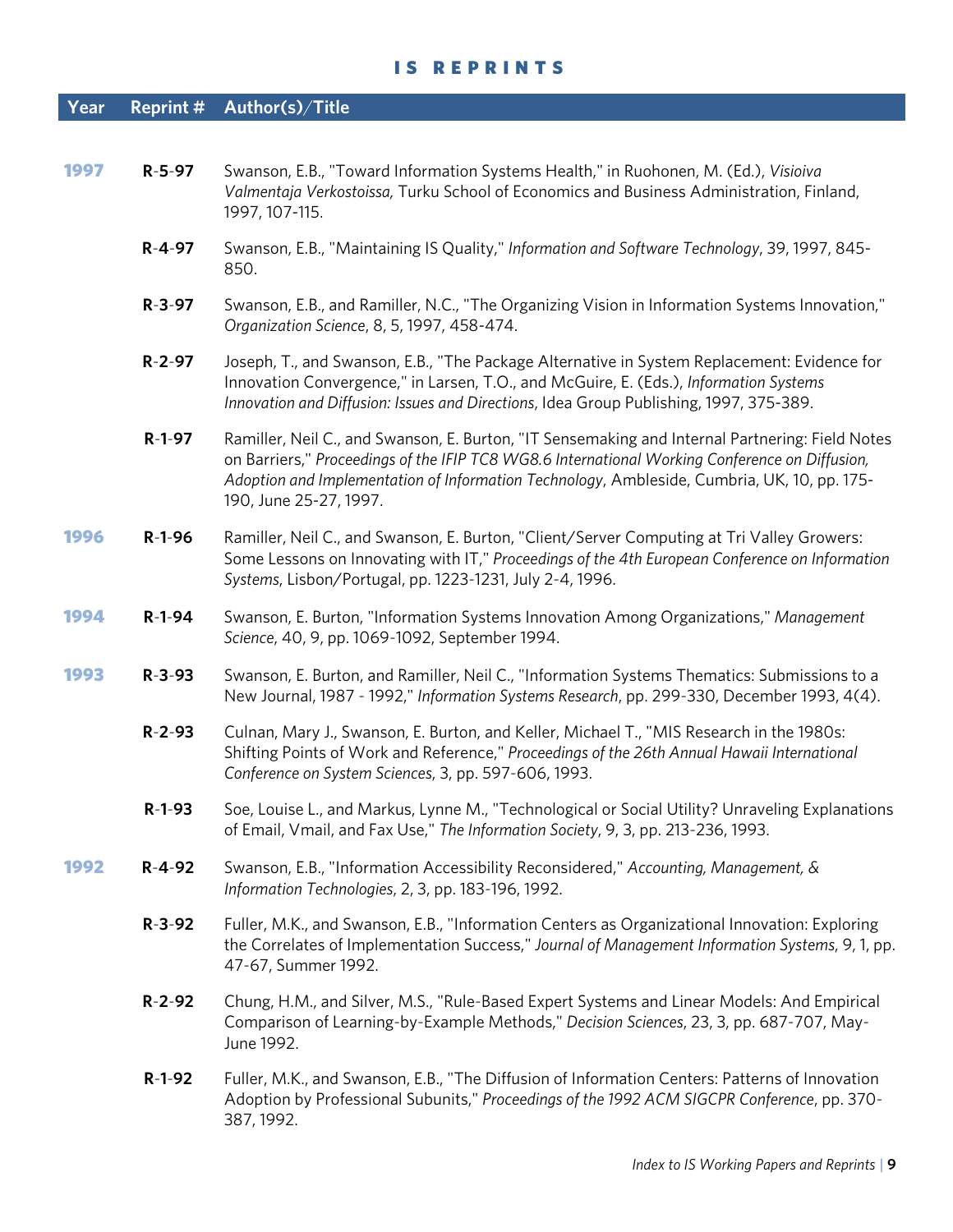- 1991 **R**-**6**-**91** Swanson, E.B., "The Information Loop as a General Analytic View," *Information Management*, 20, pp. 37-47, 1991.
	- **R**-**5**-**91** Swanson, E.B., Land, F.F., and Targett, D., "Information Systems as a Field of Study: Its Place in the Graduate Business School," *Selections*, published by the Graduate School of Management Admission Council, pp. 7-16, Spring 1991.
	- **R**-**4**-**91** Swanson, E.B., and Zmud, R.W., "Organizational Decision Support in Unstable Environments," in *Support Functionality in the Office Environment*, Verrijn-Stuart, A., Sol, H.G., and Hammersley, P. (Eds.), North-Holland, pp. 181-199, 1991.
	- **R**-**3**-**91** Fuller, M.K., and Swanson, E.B., "Information Centers as Organizational Innovation: Exploring the Correlates of Implementation Success," *Journal of Management Information Systems*, 9, 1, pp. 47-67.
	- **R**-**2**-**91** Leeburg, Lewis E., "Managing the Integration of Information Technologies," *Information Management*, pp. 1-24, 1991.
	- **R**-**1**-**91** Silver, M.S., "Decisional Guidance for Computer-Based Decision Support," *MIS Quarterly*, 15, 1, pp. 105-122, March 1991.
- 1990 **R**-**4**-**90** Swanson, E.B., and Beath, C.M., "Departmentalization in Software Development and Maintenance," *Communications of the ACM*, 33, 6, pp. 658-667, June 1990.
	- **R**-**3**-**90** Silver, M.S., "Decision Support Systems: Directed and Nondirected Change," *Information Systems Research*, 1, 1, pp. 47-70, January-March 1990.
	- **R**-**2**-**90** Markus, M.L., Silver, M.S., and Swanson, E.B., "The Ph.D. Program in Information Systems at UCLA," *Proceedings of the 23rd Annual Hawaii International Conference on System Sciences*, Vol. III, Jay F. Nunamaker, Jr. (Ed.), pp. 568-573, January 1990.
	- **R**-**1**-**90** Swanson, E.B., "Distributed Decision Support Systems: A Perspective," in *Proceedings of the Twenty-third Annual Hawaii International Conference on System Sciences*, Vol. III, Jay F. Nunamaker, Jr. (Ed.), pp. 129-136, January 1990.
- 1989 **R**-**2**-**89** Swanson, E.B., "Information System Implementation and Organizational Health," *The Wellbeing of Organizations*, Churchman, C.W. (Ed.), Intersystems Publications, pp. 179-187, 1989.
	- **R**-**1**-**89** Swanson, E.B., and Beath, C.M., "Reconstructing the Systems Development Organization," *MIS Quarterly*, 13, 3, pp. 293-307, September 1989.
- 1988 **R**-**7**-**88** Silver, M.S., "Descriptive Analysis for Computer-Based Decision Support," *Operations Research*, 36, 6, pp. 904-916, November-December 1988.
	- **R**-**6**-**88** Silver, M.S., "User Perceptions of Decision Support System Restrictiveness: An Experiment," *Journal of Management Information Systems*, 5, 1, pp. 51-65, Summer 1988.
	- **R**-**5**-**88** Markus, M.L., and Robey, D., "Information Technology and Organizational Change: Causal Structure in Theory and Research," *Management Science*, 34, 5, pp. 583-598, May 1988.
	- **R**-**4**-**88** Silver, M.S., "On the Restrictiveness of Decision Support Systems," *Proceedings of the IFIP WG 8,3 Working Conference*, Lee, R.M., McCosh, A.M., and Migliarese, P. (Eds.), Elsevier Science Publishers B.V. (North-Holland), pp. 259-270, June 1988.
	- **R**-**3**-**88** Swanson, E.B., "Business Value as Justificatory Argument," ICIT Research Study Team #2, *Measuring Business Value of Information Technologies*, International Center for Information Technologies, pp. 121-138, 1988.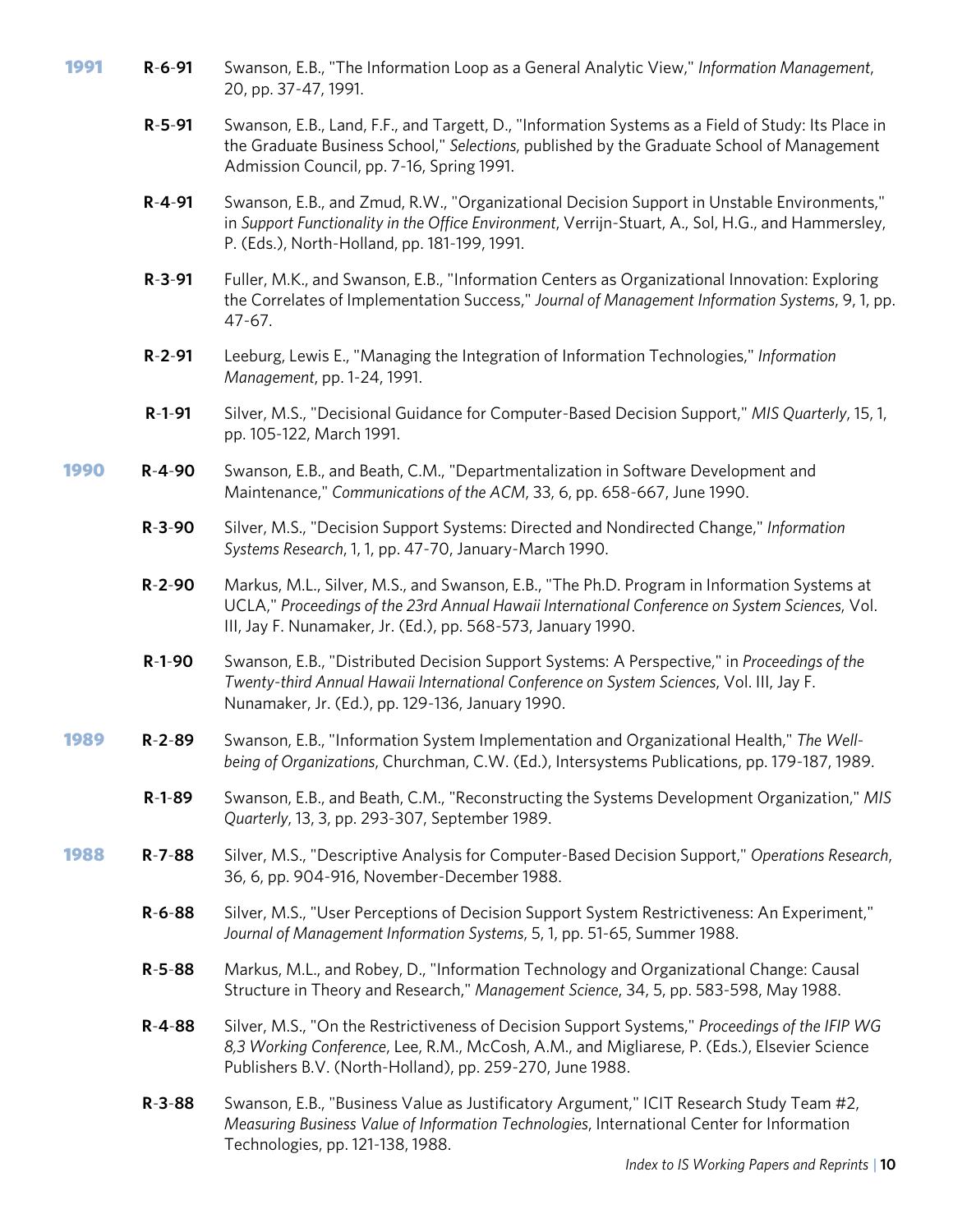- **R**-**2**-**88** Swanson, E.B., and Beath, C.M., "The Use of Case Study Data in Software Management Research," *The Journal of Systems and Software*, 8, pp. 63-71, 1988.
- **R**-**1**-**88** Swanson, E.B., "Channel Disposition Assessment: Toward the Diagnosis of Information Systems Utility," and discussion comments, *Information System Assessment*, Bjorn-Anderson, N., and Davis, G.B. (Eds.), North Holland, pp. 251-259 and 276-277, 1988.
- 1987 **R**-**8**-**87** Markus, M.L., "Toward a 'Critical Mass' Theory of Interactive Media: Universal Access, Interdependence and Diffusion," *Communication Research*, 14, 5, pp. 491-511, October 1987.
	- **R**-**7**-**87** Baer, W.S., and Greenberger, M., "Consumer Electronic Publishing in the Competitive Environment," *Journal of Communication*, special symposium issue on Telecommunications in an Era of Deregulation, Vol. 37, No. 1, pp. 49-63, Winter 1987.
	- **R**-**6**-**87** Swanson, E.B., "Information Systems in Organization Theory: A Review," in Boland, R. J. and Hirschheim, R. (eds.), *Critical Issues in Information Systems Research*, Chichester, England: Wiley, pp. 181-204, 1987.
	- **R**-**5**-**87** Swanson, E.B., "Information Systems: Necessary Foundations," pp. 27-38, *The Intellectual Foundation for Information Professionals*, Achleitner, H.K. (Ed.), Columbia University Press, 1987.
	- **R**-**4**-**87** Swanson, E.B., "Information Channel Disposition and Use," *Decision Sciences*, 18, 1, pp. 131-145. Winter 1987.
	- **R**-**3**-**87** Culnan, M.J., and Markus, M.L., "Information Technologies: Electronic Media and Intraorganizational Communication," in *The Handbook of Organizational Communication*, Beverly Hills, California: Sage Publications, 1987.
	- **R**-**2**-**87** Markus, M.L., "Chargeback as an Implementation Tactic for Office Communication Systems," *Interfaces*, 17, 3, pp. 54-63, May-June 1987.
	- **R-1-87** Markus, M.L., and Bigrn-Andersen, N., "Power Over Users: Its Exercise By Systems Professionals," *Communications of the ACM*, 30, 6, pp. 498-504, June 1987.
- 1986 **R**-**5**-**86** Swanson, E.B., and Beath, C. M., "The Demographics of Software Maintenance Management," *Proceedings of the Seventh International Conference on Information Systems*, San Diego, CA, December 15-17, pp. 313-326, 1986.
	- **R**-**4**-**86** Culnan, M.J., and Swanson, E.B., "Research in Management Information Systems, 1980-1984: Points of Work and Reference," *MIS Quarterly*, 10, 3, pp. 289-302, September 1986.
	- **R**-**3**-**86** Frand, J.L., and McLean, E.R., "Summary of the Second Annual UCLA Survey of Business School Computer Usage," *Communications of the ACM*, 29, 1, pp. 12-18, January 1986.
	- **R**-**2**-**86** Greenberger, M., and Hogan, W.W., "Energy-Policy Modeling in the USA: Competing Societal Alternative," *The Politics of Energy Forecasting*, Thomas Baumgartner and Atle Midttrum (Eds.), Oxford University Press, 1986.
	- **R**-**1**-**86** Swanson, E.B., "A Note on Information Attributes," *Journal of Management Information Systems*, 2, 3, pp. 87-91, Winter 1985-86.
- 1985 **R**-**4**-**85** McLean, E.R., "The Role of Information Systems in Graduate Management Education," *Selections*, 2, 2, pp. 3-7, Autumn 1985.
	- **R**-**3**-**85** McLean, E.R., "Commentary: Strategic Planning for Information Systems," *EDP Analyzer*, 23, 7, pp. 13-14, July 1985.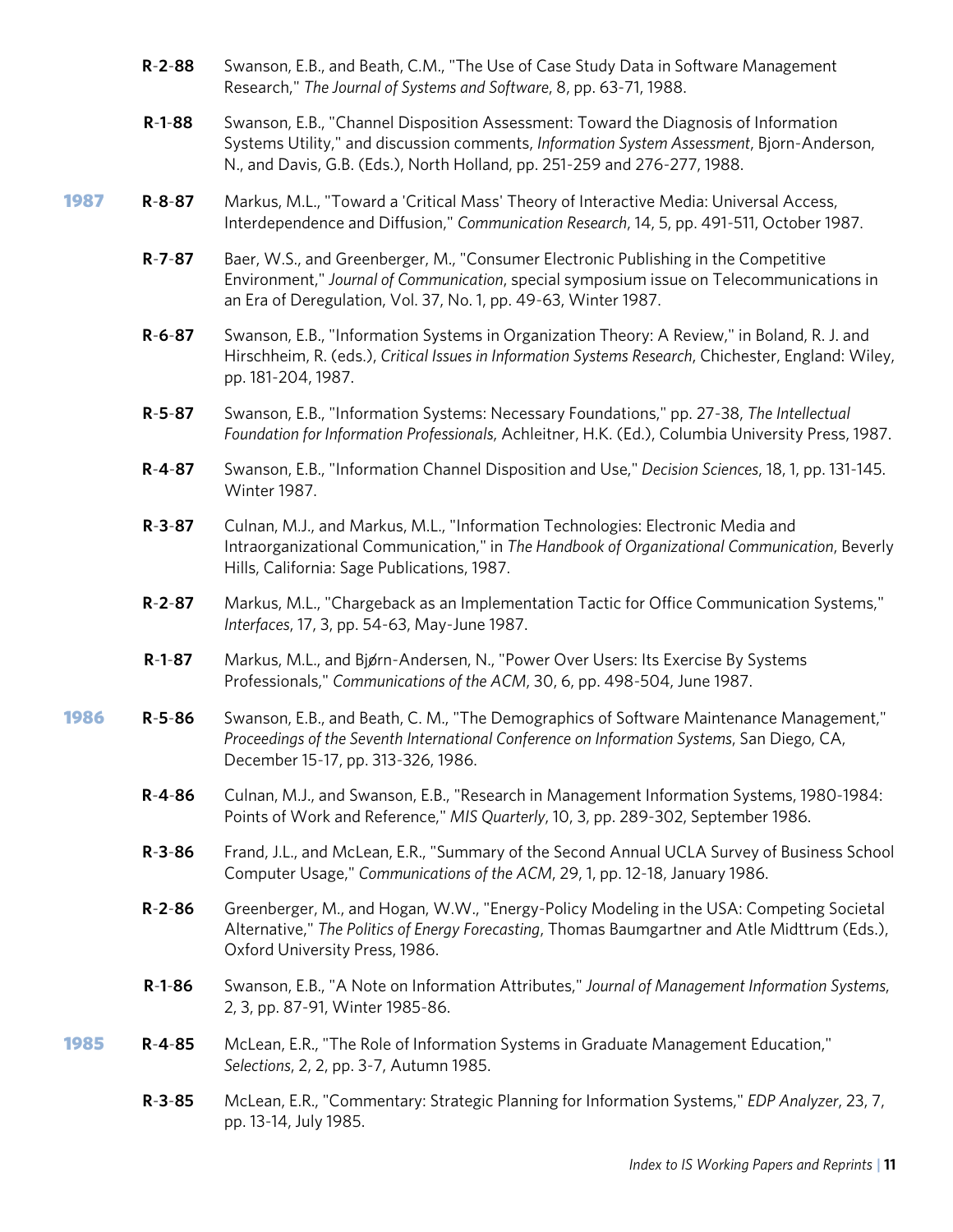- **R**-**2**-**85** Baker, V.F., and Markus, M.L., "Understanding Managerial and Professional Office Automation Preferences," *AFIPS: Office Automation Conference*, Atlanta, GA, pp. 141-148, 1985.
- **R**-**1**-**85** Harel, E., and McLean, E. R., "The Effects of Using a Nonprocedural Computer Language on Programmer Productivity," *MIS Quarterly*, 9, 2, pp. 109-120, June 1985.
- 1984 **R**-**5**-**84** Swanson, E. B., "Organizational Designs for Software Maintenance," *Proceedings of the Fifth International Conference on Information Systems*, Tucson, pp. 73-81, November 28-30 1984.
	- **R**-**4**-**84** Swanson, E. B., Editorial commentary, *Office: Technology and People*, 2, 2, pp. 95-97, 1984.
	- **R**-**3**-**84** Greenberger, M., "And the Clocks Are Striking One," *Science*, Volume 224, 8 June 1984, page 1051 (earlier version published as "Computers Aren't Taking Over the Thinking -- Even in 1984," Los Angeles Times, April 4, 1984).
	- **R**-**2**-**84** Swanson, E.B., "Comments on "The Invasion of the Mind" by I.I. Mitroff\*," *Office: Technology and People*, 2, pp. 95-97, 1984.
	- **R**-**1**-**84** Robey, D., and Markus, M.L., "Rituals in Information Systems Design," *MIS Quarterly*, 8, 1, pp. 5- 15, March 1984.
- 1983 **R**-**10**-**83** Swanson, E.B., "Rationality and Politics in Information Systems Design and Implementation: A Juxtaposition of Two Views," *Accounting, Organizations and Society*, 8, 2/3, pp. 219-221, 1983.
	- **R**-**9**-**83** Frand, J.L., and Parker, E., "Office Automation Technology and Management: The Development of a New Course," *Proceedings of Seventh Annual Western Educational Computing Conference*, San Francisco, CA, pp. 6-13, November 1983.
	- **R**-**8**-**83** McLean, E.R., "Strategic Planning for MIS: An Update," *Proceedings of the Fourteenth Annual Conference of the Society for Information Management*, Chicago, pp. 9-15, 1983.
	- **R**-**7**-**83** Lientz, B.P., "Computer Economics and Acquisition," in A. Ralston (Editor), *Encyclopedia of Computer Science*, Second Edition, 1983.
	- **R**-**6**-**83** McLean, E.R., "Decision Support Systems and Managerial Decision Making," *Proceedings of the Conference on Processes and Tools for Decision Support Systems*, North-Holland, pp. 189-206, 1983.
	- **R**-**5**-**83** Bergquist, J.W., and McLean, E.R., "Integrated Data Analysis and Management System: An APL-Based Decision Support System," *Proceedings of the Conference on Processes and Tools for Decision Support Systems*, North-Holland, pp. 189-206, 1983.
	- **R**-**4**-**83** McLean, E.R., and Swanson, E.B., "Information Systems Research at the UCLA Graduate School of Management," prepared for the *75th Anniversary Colloquium on Information Systems*, Graduate School of Business Administration, Harvard University, Boston, Massachusetts, July 10-13, 1983.
	- **R**-**3**-**83** Markus, M.L., and Robey, D., "The Organizational Validity of Management Information Systems," *Human Relations*, 36, 3, pp. 203-226, 1983.
	- **R**-**2**-**83** Markus, M.L., "Power, Politics, and MIS Implementation," *Communications of the ACM*, 26, 6, pp. 430-444, June 1983.
	- **R**-**1**-**83** Markus, M.L., and Pfeffer, J., "Power and the Design and Implementation of Accounting and Control Systems," *Accounting, Organization, and Society*, 8, 2/3, pp. 205-218, February 1983.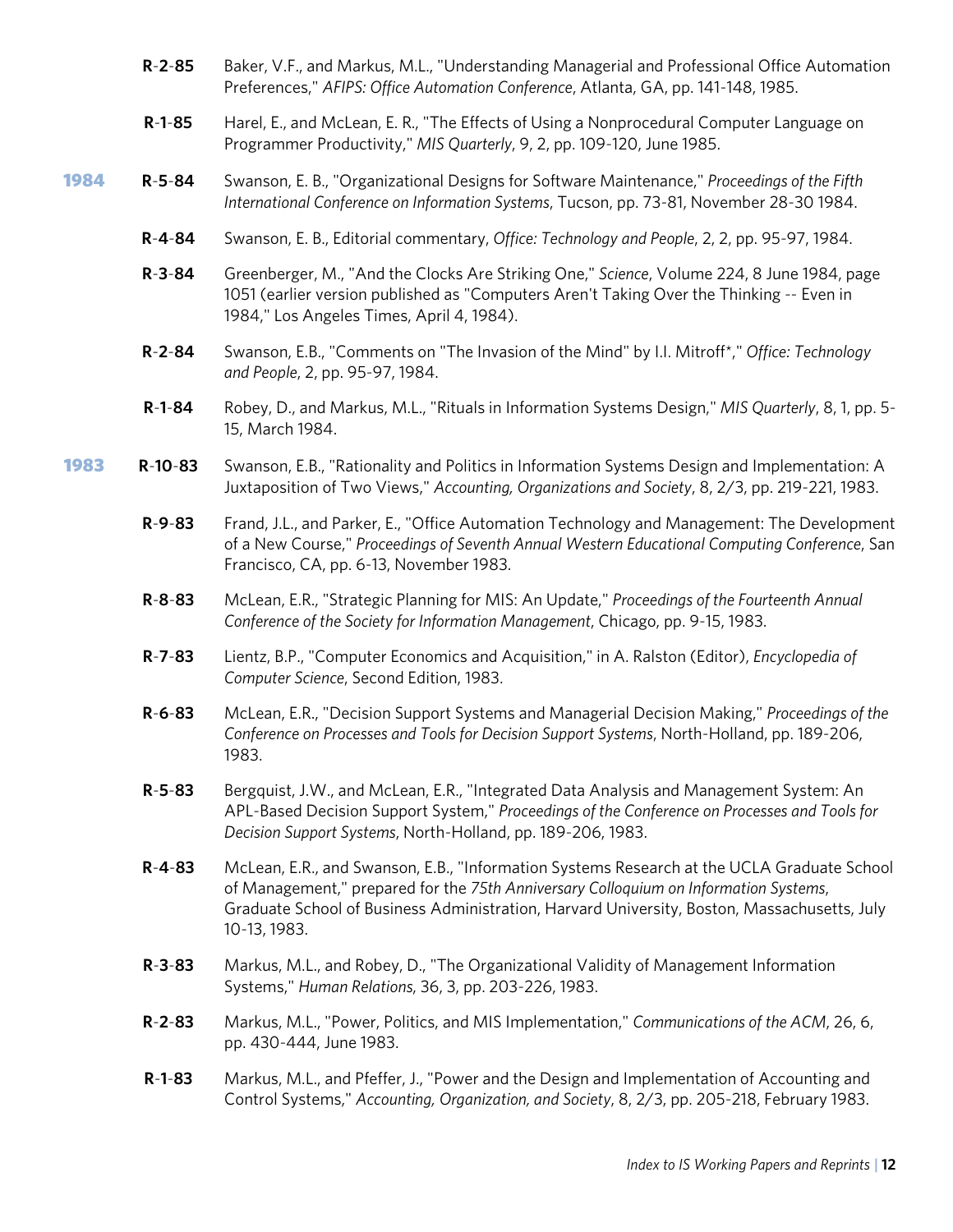#### IS BOOKS AND MONOGRAPHS

[*beginning with most recent*]

- Lientz, B.P., *Project Management A Problem Oriented Approach*, Palgrave-MacMillan, 2012.
- Lientz, B.P., *Information Technology Project Management*, Palgrave-MacMillan, 2011.
- Lientz, B.P. and Lee Larssen, *Travel Fun, Travel Smart, Travel Well*, 2011.
- Lientz, B.P., *Breakthrough Strategic IT and Process Planning*, World Scientific, 2009.
- Lientz, B.P., *Manage IT as a Business*, Elsevier, 2004.
- Lientz, B.P., *Breakthrough IT Change Management*, Butterworth Heineman, 2003.
- Lientz, B.P., and Rea, K.P., *Achieve Lasting Process Improvement: Reach Six Sigma Goals Without the Pain*, Academic Press, 2002.
- Lientz, B.P., and Rea, K.P., *International Project Management*, Academic Press, 2002.
- Lientz, B.P., and Rea, K.P., *Project Management for the 21st Century*, Academic Press, 2002, 3rd edition.
- Geis, G.T., and Geis, G.S., *Digital Deals: Strategies for Selecting and Structuring Partnerships*, McGraw-Hill, 2001.
- Lientz, B.P., and Rea, K.P., *Breakthrough Technology Project Management*, Academic Press, 2001, 2nd edition.
- Lientz, B.P., and Rea, K.P., *Dynamic E-Business Implementation Management*, Academic Press, 2001.
- Lientz, B.P., and Rea, K.P., *Project Management for the 21st Century*, Academic Press, 2001, 3rd edition.
- Lientz, B.P., and Rea, K.P., *Start Right in E-Business*, Academic Press, 2001.
- Lientz, B.P., and Rea, K.P., *Transform Your Business into e: Going Beyond the Dot Com Disasters*, Academic Press, 2001.
- Lientz, B.P., and Rea, K.P., *Dynamic E-Business Implementation Management*, Academic Press, 2000.
- Lientz, B.P., and Rea, K.P., *On-Time Technology Implementation*, Academic Press, 2000.
- Lientz, B.P., and Rea, K.P., *Process Improvement*, Harcourt Brace, 2000.
- Lientz, B.P., and Rea, K.P., *Start Right in E-Business*, Academic Press, 2000.
- Lientz, B.P., and Rea, K.P., *Business Process Improvement*, Harcourt Brace, 1999, 2nd edition.
- Lientz, B.P., and Rea, K.P., *Project Management*, Harcourt Brace, 1999, 2nd edition.
- Lientz, B.P., and Rea, K.P., *Strategic Systems Planning and Management*, Harcourt Brace, 1999.
- Greenberger, M. (Ed.), *Scaling Up, Technologies for the 21st Century, Vol. 7*, Santa Monica: CTI, 1996.
- Greenberger, M. (Ed.), *Content and Communication, Technologies for the 21st Century, Vol. 5*, Santa Monica: CTI, 1994.

Greenberger, Martin, (Ed.), *Multimedia in Review, Technologies for the 21st Century, Vol. 3*, Santa Monica: Voyager and CTI, 1992.

- Geis, G.T., *Business Management with Lotus Agenda*, Course Technology, 1991.
- Silver, M.S., *Systems That Support Decision Makers: Description and Analysis*, Chichester, England: Wiley, 1991.
- *Index to IS Working Papers and Reprints* **| 13** Geis, G.T., *Desktop Computing and the Essence of Management*, Englewood Cliffs, New Jersey: Prentice Hall, 1990.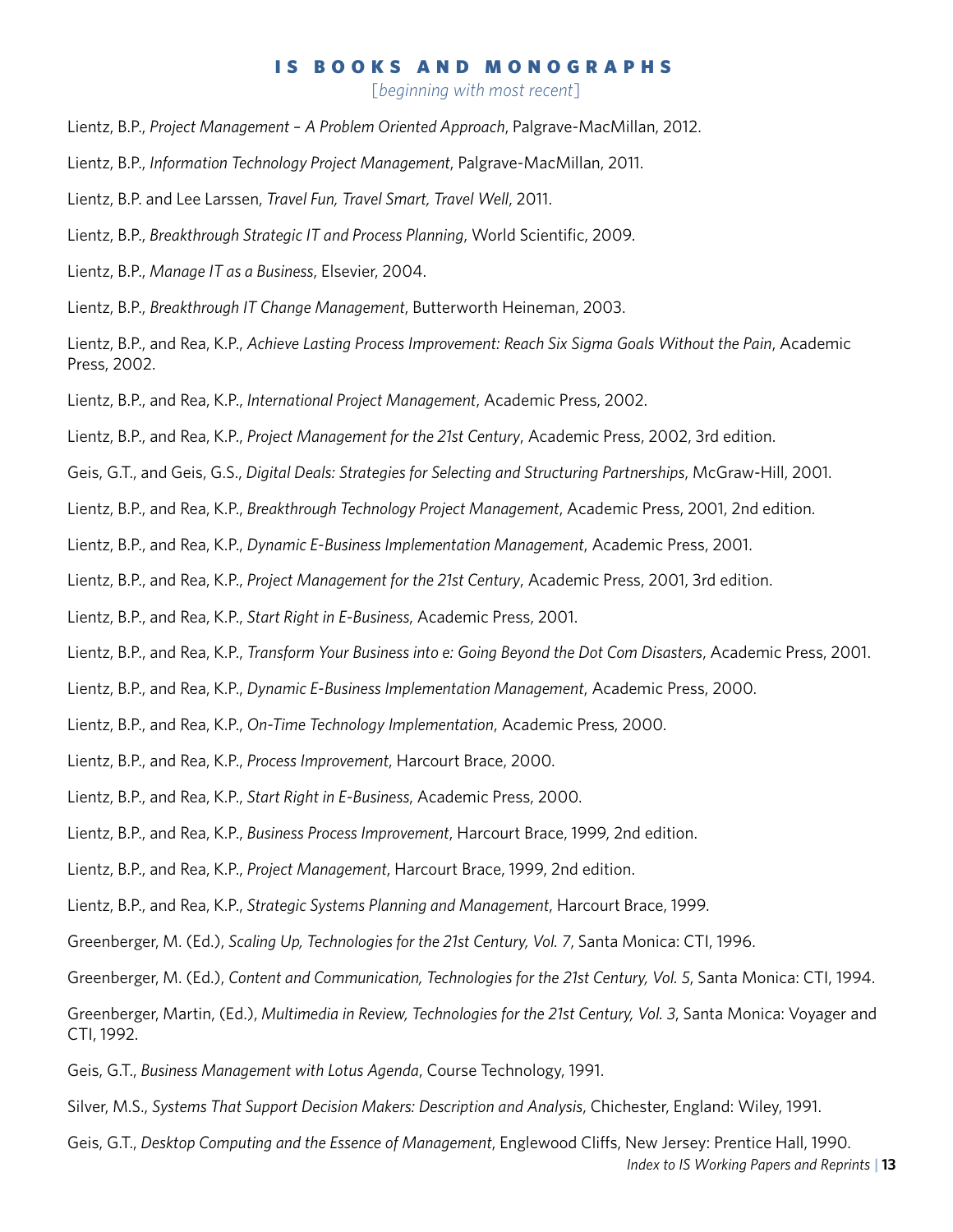Greenberger, M., (Ed.), *On Multimedia, Technologies for the 21st Century, Vol. 1*, Santa Monica: Voyager, 1990.

Swanson E.B., and Beath, C.M., *Maintaining Information Systems in Organizations*, Wiley, 1989.

Swanson, E.B., *Information Systems Implementation: Bridging the Gap Between Design and Utilization*, Richard D. Irwin, 1988.

Frand, J.L., "The Microcomputerization of Business Schools," Parts I and II, The John E. Anderson Graduate School of Management, UCLA, 1987.

Greenberger, M., et al., *"Information Processing in American Business," Reports 1 and 2, Council for Technology and the Individual,* Los Angeles, CA, June 1986 and February 1987.

Greenberger, M. (Editor), *Electronic Publishing Plus: Media for a Technological Future*, Knowledge Industry Publications, 1985.

Greenberger, M., *"The Post-Print Society,"* Congressional Copyright and Technology Symposium, Committee Print, U. S. Copyright Office, Library of Congress, Washington, D.C., 1985.

Markus, M.L., *Systems in Organizations: Bugs and Features*, Marfield Massachusetts: Pitman Publishing Inc., 1984.

Greenberger, M. (in collaboration with Garry D. Brewer, William W. Hogan, and Milton Russell), *Caught Unawares – The Energy Decade in Retrospect*, Cambridge, MA: Ballinger, 1983.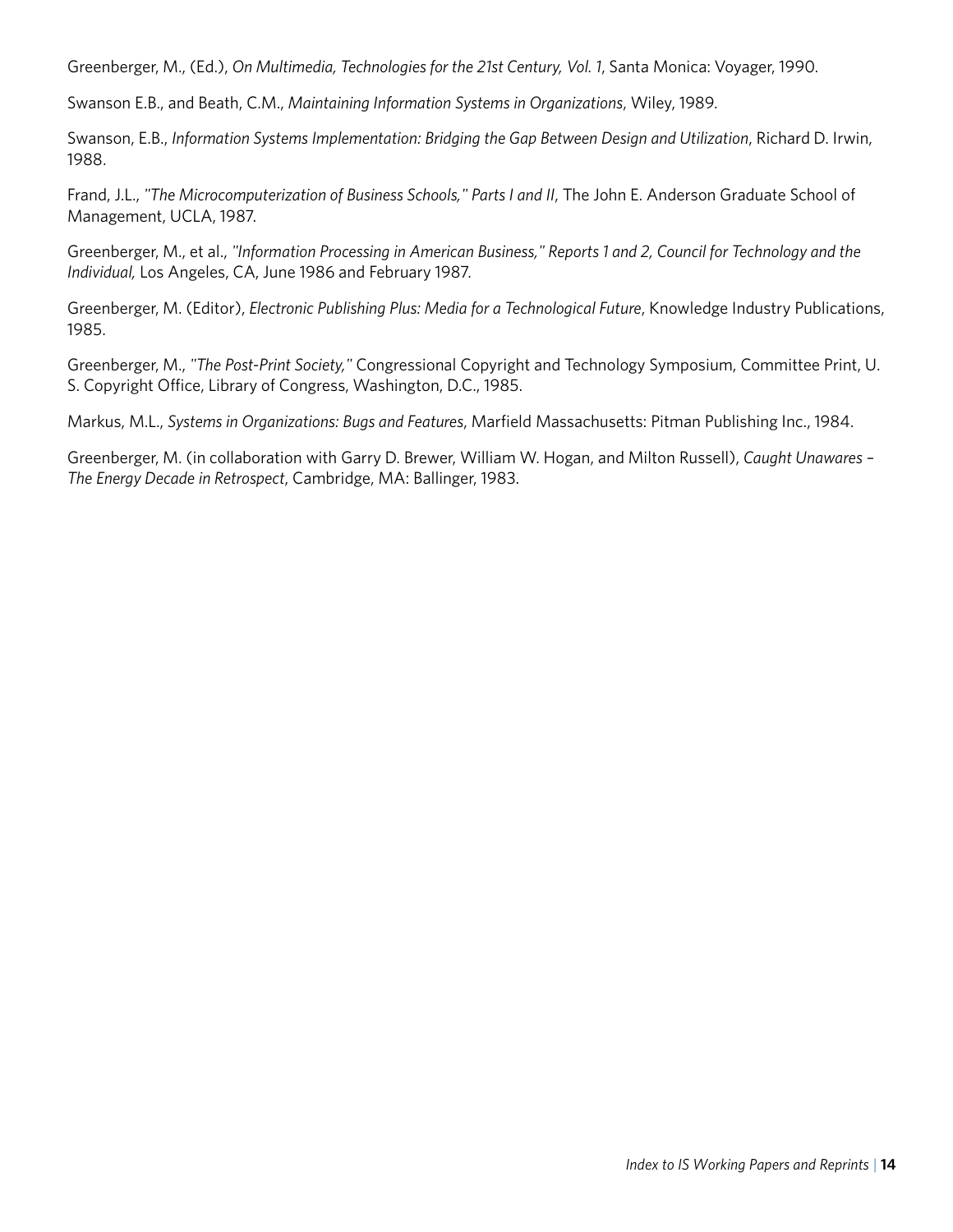# OTHER IS PUBLICATIONS

[*beginning with most recent*]

Geis, G.T., *a blog of Mergers and Acquisitions with an emphasis on technology and media deals*, [http://maprofessor.blogspot.com/.](http://maprofessor.blogspot.com/)

Gorgeon, A., and Swanson, E. B. (2009). "Organizing the Vision for Web 2.0: A Study of the Evolution of the Concept in Wikipedia", 4 pp., in *Proceedings of WikiSym '09*, forthcoming.

Ramiller, N., and Swanson, E. B. (2009). "Mindfulness Routines for Innovating with Information Technology", *Journal of Decision Systems*, 13, 1, 13-26, 2009.

Swanson, E. B., and Wang, P. (2008). "Customer Relationship Management as Advertised: Exploiting and Sustaining Technological Momentum", *Information Technology and People*, 21, 4, 323-349.

Ramiller, N. C., Swanson, E. B., and Wang, P. (2008). Research Directions in Information Systems: Toward an Institutional Ecology. *Journal of the AIS*, 9, 1, 1-22.

Wang, P., and Swanson, E. B. (2007). Launching Professional Services Automation: Institutional Entrepreneurship for Information Technology Innovations. *Information and Organization*, 17, 59-88.

Lucas, H., Swanson, E. B., and Zmud, R. (2007). Implementation, Innovation, and Related Themes Over the Years in Information Systems Research. *Journal of the AIS*, 8, 4, 206-210.

Swanson, E. B. (2007). Why Do Firms Have Information Systems? *Proceedings of the Americas Conference on Information Systems, Keystone, Colorado.*

Swanson, E. B., and Wang, P. (2005). Knowing Why and How to Innovate with Packaged Business Software. *Journal of Information Technology*, 20, 2005, 20-31.

Firth, D. R., and Swanson, E. B. (2005). How Useful are IT Research and Analysis Services? *Business Horizons*, 48, 2005, 151-159.

Swanson, E. B., and Ramiller, N. C. (2004). Innovating Mindfully with Information Technology. *MIS Quarterly,* Best paper award for 2004*, 28, 4, 2004, 553-583.*

Swanson, E. B. (2004). How is an IT Innovation Assimilated? *In Fitzgerald, B., and Wynn, E. (Eds.), Proceedings of the IFIP WG8.6 Working Conference*, May 30-June 2, 2004, 267-287.

Firth, D. R., and Swanson, E. B. (2003). Customer Relationship Management: A Diffusion Snapshot. *International Journal of Customer Relationship Management*, 5, 4, 2003, 327-338.

Ramiller, N. C., and Swanson, E. B. (2003). Organizing Visions for Information Technology and the I.S. Executive Response. *Journal of Management Information Systems*, 20, 1, 2003, 13-50.

Swanson, E. B. (2003). "Talking the IS Innovation Walk," 15-31, in *Global and Organizational Discourse about Information Technology*, Wynn, E.H., Whitley, E.A., Myers, M.D. and DeGross, J.I. (Eds.), Kluwer Academic Publishers, 2003.

Swanson, E. B. (2003). Innovating with Packaged Business Software: Toward an Assessment. *I*n Shanks, G., Seddon, P.B., and Willcocks, L.P. (Eds.), *Second-Wave Enterprise Resource Planning Systems,* Cambridge University Press, 2003, 56-73*.* 

Firth, D.R., and Swanson, E.B., "Customer Relationship Management: A Diffusion Snapshot," *International Journal of Customer Relationship Management*, 5, 4, 2003, 327-338.

Ramiller, N.C., and Swanson, E.B., "Organizing Visions for Information Technology and the I.S. Executive Response," *Journal of Management Information Systems*, 20, 1, 2003, 13-50.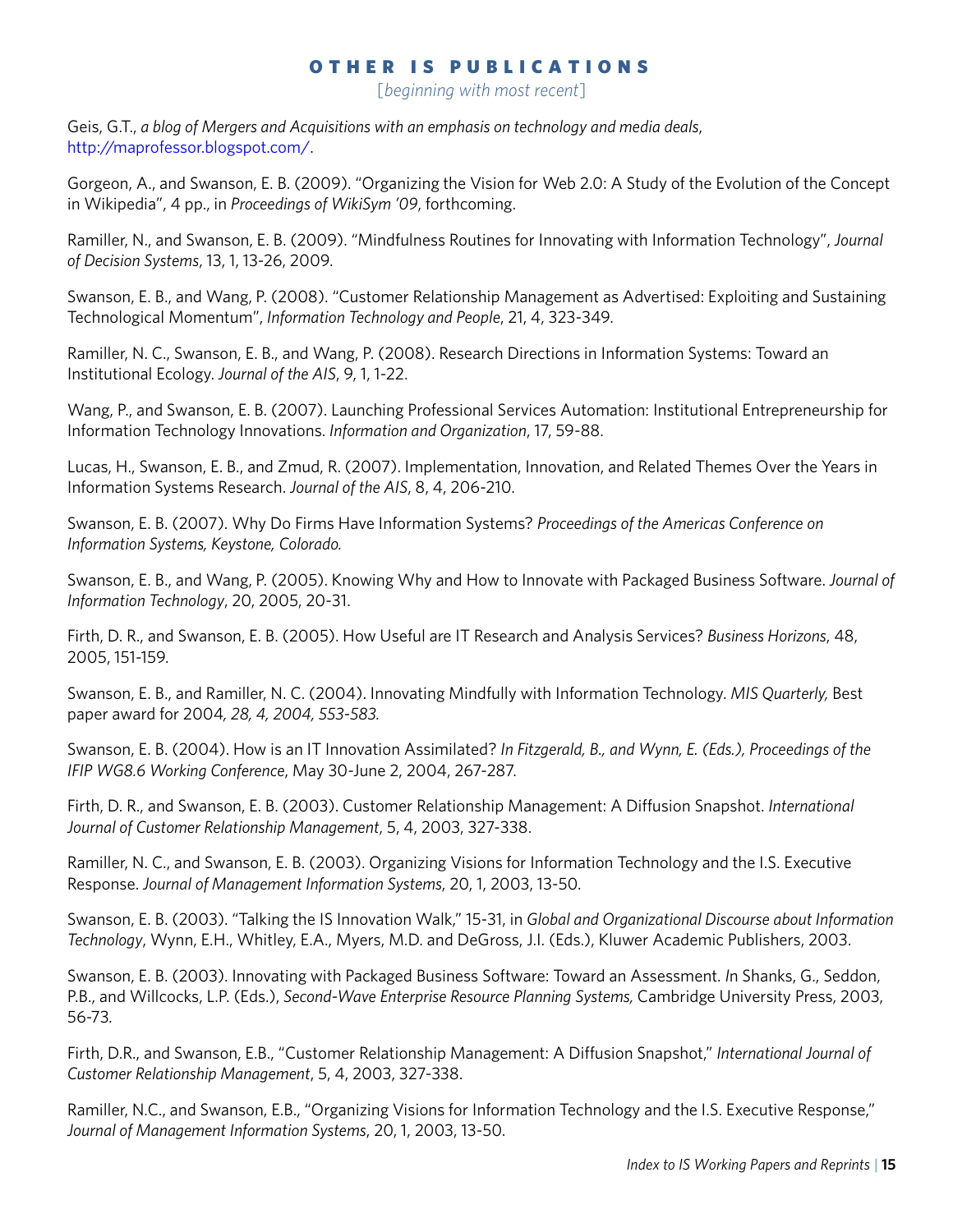Frand, J.L., "Rethinking IT," *BizEd*, January/February 2002. 30-33.

Geis, G.T., and Geis, G.S., "Partnering and Deal Making in the Digital Age," *Ivey Business Journal*, March/April 2002, 11- 14.

Greenberger, M., "Jenny and the Giraffe: Patterns of Learning Across the Ages," *Launching the Metaweb, Applied Minds* project supported by the Markle Foundation, Glendale, CA, August 5, 2002.

Swanson, E.B., "Talking the IS Innovation Walk," in Wynn, E.H., Whitley, E.A., Myers, M.D., and DeGross, J.I. (Eds.), Global and Organizational Discourse about Information Technology, *Proceedings of the IFIP WG8.2 Working Conference*, Barcelona, December 12-14, 2002, 15-31.

Swanson, E.B., and Zozaya-Gorostiza, C., "Framing the System Replacement Decision," *Proceedings of the 7th Annual INFORMS Conference on Information Systems and Technology*, San Jose, November 16-17, 2002.

Greenberger, M., "Toward the Invisible Computer," *Science*, 294, November 30, 2001.

Hirt, S., and Swanson, E.B., "Emergent Maintenance of ERP: New Roles and Relationships," *Journal of Software Maintenance and Evolution*, 13, 2001, 373-397.

Swanson, E.B., "Telling an Innovation Story," in Ardis, M., and Marcolin, B. (Eds.), Diffusing Software Product and Process Innovations, *Proceedings of the IFIP WG8.6 Working Conference*, Banff, April 7-10, 2001, 1-4.

Frand, J.L., "The Information-Age Mindset: Changes in Students and Implications for Higher Education," *EDUCAUSE Review*, September/October 2000, 14-24.

Swanson, E.B., "Information Systems as Buzz," *Proceedings of the Americas Conference on Information Systems*, Long Beach, August 10-13, 2000, 923-925.

Swanson, E.B., and Dans, E., "System Life Expectancy and the Maintenance Effort: Exploring their Equilibration," *MIS Quarterly*, 24, 2, 2000, 277-297.

Hirt, S.G., and Swanson, E. B., "Adopting SAP at Siemens Power Corporation," *Journal of Information Technology*, 14, 1999, 243-251.

Swanson, E.B., "IS Maintainability: Should it Reduce the Maintenance Effort?," *Proceedings of SIGCPR '99*, New Orleans, 1999, 164-173.

Swanson, E.B., and Dans, E., "System Life Expectancy and the Maintenance Effort: Exploring their Equilibration," *MIS Quarterly*, (1999) forthcoming.

Stief, J.K., and Frand, J.L., "Role Approach for the Amplification of Individual and Levels of Organizational Intelligence," *Proceedings of the German Conference on Computer Supported Collaborative Work*, Stuttgart, September 1998.

Britt, J.A., and Frand, J.L., Computer and Information Resources in the Business School, *Selections*, XIV, Autumn 1997, 26-39.

Frand, J.L., and Britt, J.A., *Fourteenth Annual UCLA Survey of Business School Computer Usage*: "Business School Information Technology Resources and Uses," August 1997.

McMaster, T., Mumford, E., Swanson, E.B., Warboys, B., and Wastell, D. (Eds.), *Facilitating Technology Transfer through Partnership: Learning from Practice and Research*, Chapman & Hill, 1997.

Ramiller, N.C., and Swanson, E.B., "IT Sensemaking and Internal Partnering: Field Notes on Barriers," in McMaster, T., Mumford, E., Swanson, E.B., Warboys, B., and Wastell, D. (Eds.), *Facilitating Technology Transfer through Partnership: Learning from Practice and Research*, Chapman & Hill, 1997, 175-190.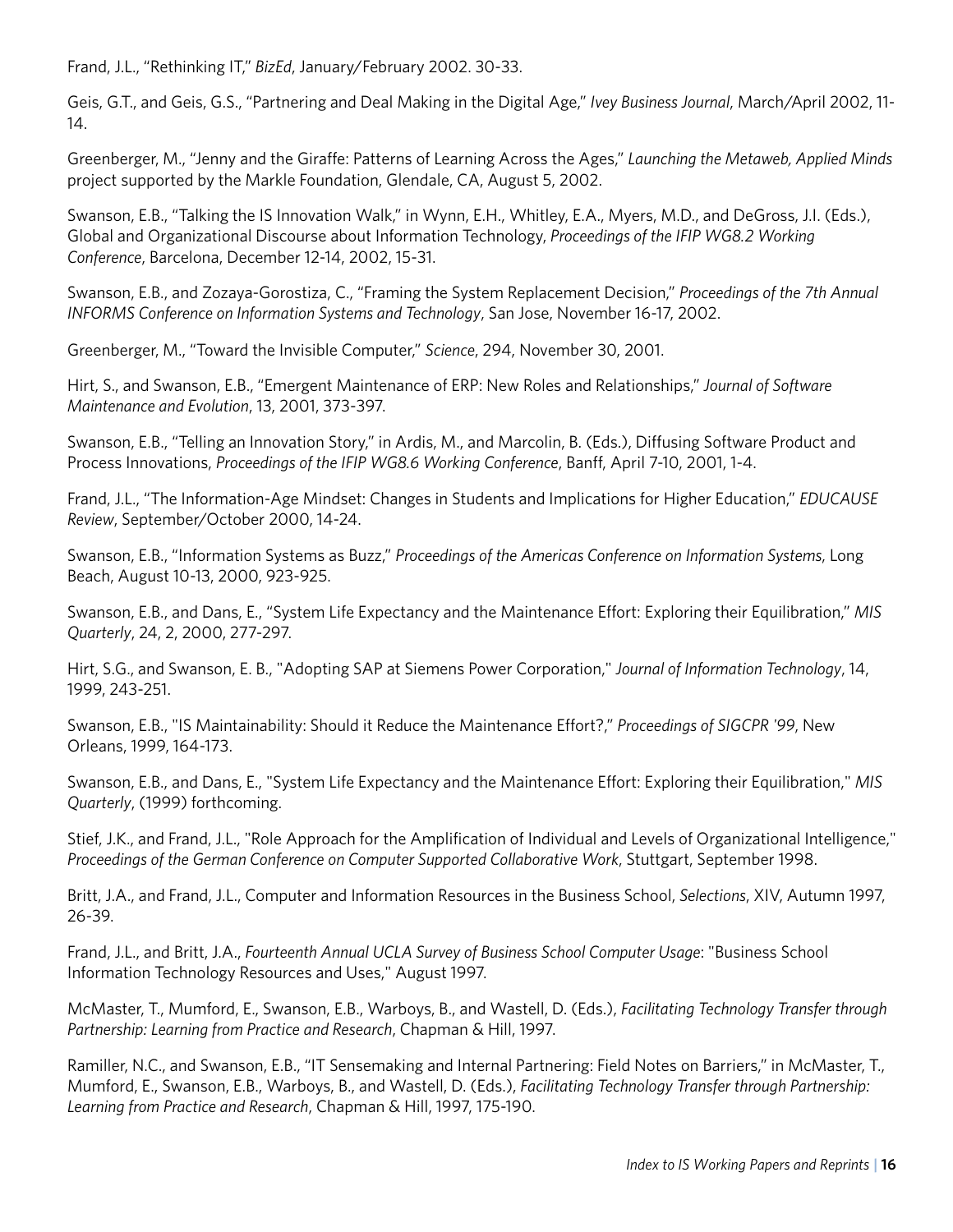Frand, J.L., and Britt, J.A., *Thirteenth Annual UCLA Survey of Business School Computer Usage:* "Where are Business Schools in the Process of Computerization?," August 1996.

Frand, J.L., and Broesamle, William, "Technological Innovation and the Paradigm Shift in Management Education," *Selections*, Spring 1996, 2-8.

Harel, E., and Partipilo, G., "Reengineering Beyond the Illusion of Control," *Cause/Effect*, Vol. 19, No. 2, Summer 1996, 38-44. Also available on the world wide web: *[http://cause-www.colorado.edu/information-resources/ir](http://cause-www.colorado.edu/information-resources/ir-library/html/cem9628.htm)[library/html/cem9628.htm.](http://cause-www.colorado.edu/information-resources/ir-library/html/cem9628.htm)* 

Swanson, E.B., "Application Software in Transition," *The Software Practitioner*, May 1996, 7-10.

Swanson, E.B., "The New Organizational Knowledge and Its Systems Foundations," *Proceedings of the 29th Annual Hawaii International Conference on System Sciences*, 1996.

Bellanti, Bob, and Frand, J.L., "Connectivity and Convergence at the Management Library," *UCLA Librarian*, 48, Fall/Winter 1995-96.

Frand, J.L., and Britt, J.A., Twelth Annual UCLA Survey of Business School Computer Usage: "Computing Budgets and Services," August 1995.

Ramiller, N.C., Joseph, T., Laracey, K., and Swanson, E.B., *Innovating with IT: Five Short Cases*, Information Systems Research Program, Anderson School at UCLA, 1995.

Frand, J.L., and Ng, H.A., *Eleventh Annual UCLA Survey of Business School Computer Usage:* "Learning Technologies in Business Education," June 1994.

Pentland, B.T., "Getting Comfortable with the Numbers: Auditing and the Micro-production of Macro-order," *Accounting, Organizations and Society*, 18 (7): 605-620, 1994.

Pentland, B.T., Van Maanen, J., "Cops and Auditors: The Rhetoric of Records", in Sitkin, Sim B. & Robert J. Bies (Eds.), *The Legalistic Organization*, Beverly Hills: Sage, pp. 53-90, 1994.

Ramiller, N.C., and Swanson, E.B., "Toward an Institutional View of Information Technology Diffusion, Transfer, and Implementation," in Levine, L. (Ed.), *Diffusion, Transfer and Implementation of Information Technology*, North-Holland, 1994, 353-355.

Swanson, E.B., "Churchman's Theory of Design Integrity," *Interfaces*, 24, 4, 1994, 54-59.

Swanson, E.B., and Ramiller, N.C., "Opening a Window on the Information Systems Field: Submissions to ISR, 1987- 1992," *Proceedings of the 27th Annual Hawaii International Conference on System Sciences*, 4, 1994, 938-947.

Frand, J.L., "Tracking Information Technology in Business Schools," *Syllabus*, 28, May/June 1993.

Malone, T.W., Crowston, K., Lee, J., and Pentland, B., "Tools for Inventing Organizations: Toward a Handbook of Organizational Processes," *Proceedings of the 2nd IEEE Workshop on Enabling Technologies Infrastructure for Collaborative Enterprises*, Morgantown, WV, April 20-22, 1993.

Pentland, B.T., "Organizing Moves in Software Support Hot Lines," *Administrative Science Quarterly*, 37, 4, December 1992, 527-548.

Chung, H.M., and Silver, M.S., "Rule-Based Expert Systems and Linear Models: An Empirical Comparison of Learningby-Examples Methods," *Decision Sciences*, 23, 3, May-June 1992, 687-707.

Frand, J.L., and Britt, J.A., *"Ninth Annual Survey of Business School Computer Usage,"* John E. Anderson Graduate School of Management, UCLA, 1992.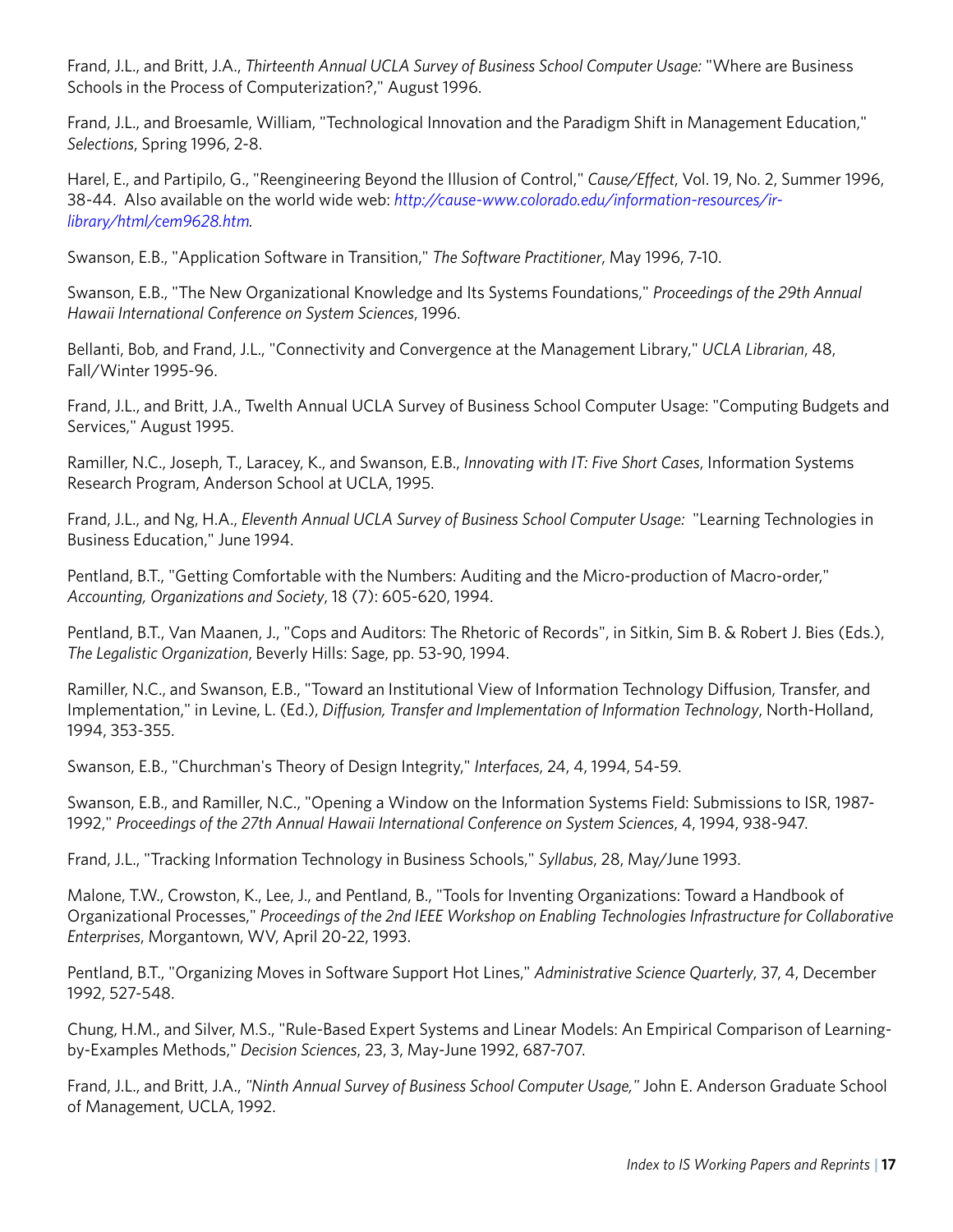Fuller, M.K., and Swanson, E.B., "Information Centers as Organizational Innovation: Exploring the Correlates of Implementation Success," *Journal of Management Information Systems*, 9, 1, 1992, 47-67.

Fuller, M.K., and Swanson, E.B., "The Diffusion of Information Centers: Patterns of Innovation Adoption by Professional Subunits," *Proceedings of the 1992 ACM SIGCPR Conference*, 1992, 370-387.

Nunamaker, J.F., Applegate, L.M., Culnan, M.J., Fedorowicz, J., George, J.F., Gutek, B., Henderson, J.C., King, J.L., Konsynski, B.R., Star, S.L., Swanson, E.B., Valacich, J.S., and Zmud, R.W., "Organizational Decision Support Systems," Chapter 5, 137-166, in *Information Systems and Decision Processes*, Konsynski, B.R., and Stohr, E.A. (Eds.), IEEE Computer Society Press, 1992.

Swanson, E.B., "Information Accessibility Reconsidered," *Accounting, Management and Information Technology*, 2, 3, 1992, 183-196.

Frand, J.L., and Britt, J.A., *"Eighth Annual Survey of Business School Computer Usage,"* John E. Anderson Graduate School of Management, UCLA, 1991.

Frand, J.L., *"Summary Report: IBM Management of Information Systems 1985-1990 Grant Program,"* John E. Anderson Graduate School of Management, UCLA, 1990.

Frand, J.L., *"Syllabus Book: IBM, etc."*, John E. Anderson Graduate School of Management, UCLA, 1990.

Frand, J.L., and Britt, J.A., *"Seventh Annual Survey of Business School Computer Usage,"* John E. Anderson Graduate School of Management, UCLA, 1990.

Greenberger, M., *Information System Review*, Volume 4, Information Systems Group, Anderson Graduate School of Management, UCLA, 86 pp., 1990.

Frand, J.L., *"Sixth Annual Survey of Business School Computer Usage,"* Anderson Graduate School of Management, UCLA, September 1989.

Greenberger, M., *Information System Review*, Volume 3, Information Systems Group, Anderson Graduate School of Management, UCLA, 141 pp., 1989.

Frand, J.L. and Britt, J.A., *"Fifth Annual UCLA Survey of Business School Computer Usage,"* John E. Andersen Graduate School of Management, UCLA, 1988.

Greenberger, M., *Information System Review*, Volume 2, Information Systems Group, Anderson Graduate School of Management, UCLA, 120 pp., 1988.

Frand, J. L., McLean, E.R., and Britt, J.A., *"Fourth Annual UCLA Survey of Business School Computer Usage,"* John E. Anderson Graduate School of Management, UCLA, 1987.

Greenberger, M., *Information System Review*, Volume 1, Information Systems Group, Anderson Graduate School of Management, UCLA, 122 pp., 1987.

Sachs, M.R., (Editor), *"Computers and Information Systems Colloquium Series History,"* UCLA Graduate School of Management, July 1987.

Frand, J.L., and McLean, E.R., *"Third Annual UCLA Survey of Business School Computer Usage,"* UCLA Graduate School of Management, August, 1986.

Frand, J.L. and McLean, E.R., *"Second Annual Computing Survey of North American Business Schools,"* UCLA Graduate School of Management, September 1985.

Frand, J.L., *"First Annual UCLA Survey of North American Business Schools,"* UCLA Graduate School of Management, June 1984.